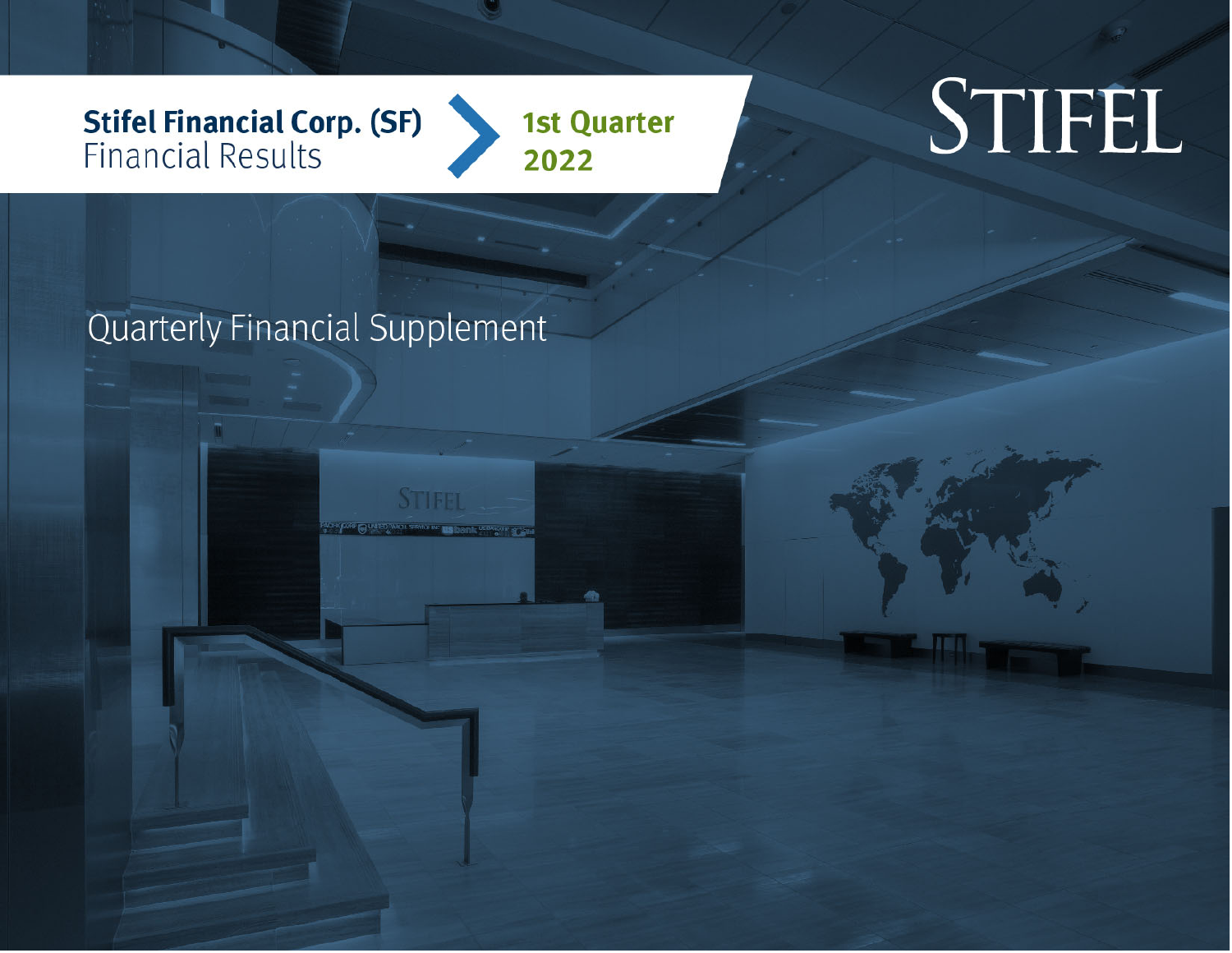### First Quarter 2022 Earnings Results **Quarterly Financial Supplement Page**  Consolidated Financial Highlights 2 GAAP Consolidated Results of Operations 3 Non-GAAP Consolidated Results of Operations 4 Consolidated Financial Summary 5 Consolidated Financial Information and Metrics 6 Regulatory Capital 7 Global Wealth Management - Summary Results of Operations 8 Global Wealth Management - Statistical Information 9 Institutional Group - Summary Results of Operations 10 Stifel Bancorp - Financial Information and Credit Metrics 11 And 1998 12 and 2008 12 and 2008 12 and 2008 12 and 2008 12 and 2008 12 and 2008 12 and 2008 12 and 2008 12 and 2008 12 and 2008 12 and 2008 12 and 2008 12 and 2 Loans and Lending Commitments - Allowance for Credit Losses 12 Consolidated Net Interest Income 13 Stifel Bancorp Net Interest Income 14 GAAP to Core Reconciliation 15 Footnotes 16 Disclaimer and Legal Notice 17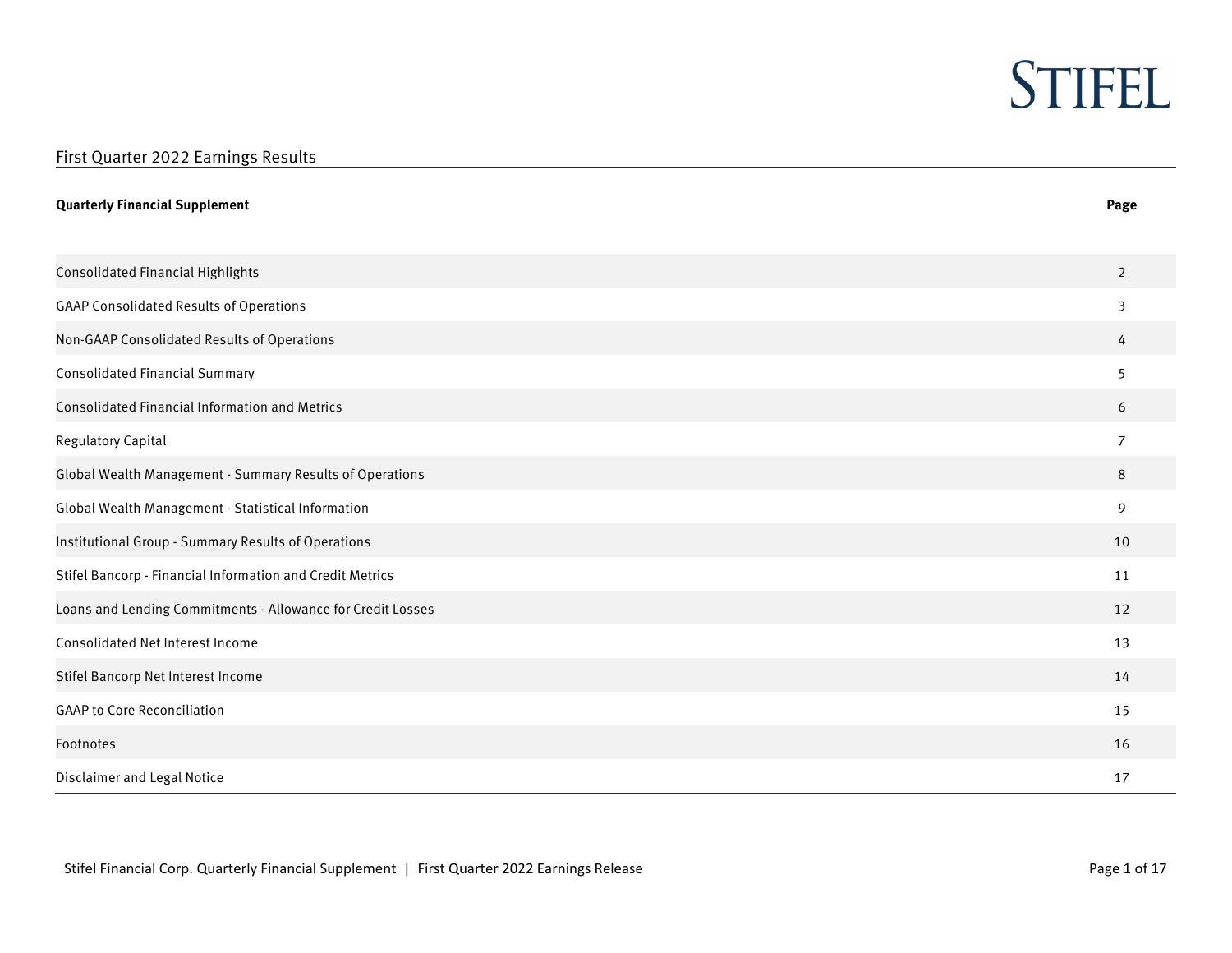### Consolidated Financial Highlights

| Consolidated Financial Highlights                                     |    |           |    |           |                           |              |           |            |  |
|-----------------------------------------------------------------------|----|-----------|----|-----------|---------------------------|--------------|-----------|------------|--|
|                                                                       |    |           |    |           | <b>Three Months Ended</b> |              |           |            |  |
| (Unaudited, 000s, except per share information)                       |    | 3/31/2022 |    | 3/31/2021 | % Change                  | 12/31/2021   |           | % Change   |  |
| Net revenues                                                          |    | 1,116,527 | \$ | 1,134,789 | $(1.6\%)$                 | \$           | 1,304,225 | $(14.4\%)$ |  |
| Net income                                                            | S. | 173,549   | \$ | 173,015   | 0.3%                      | S            | 261,390   | (33.6%)    |  |
| Preferred dividends                                                   |    | 9,320     |    | 8,289     | 12.4%                     |              | 9,320     | 0.0%       |  |
| Net income available to common shareholders                           | \$ | 164,229   | \$ | 164,726   | $(0.3\%)$                 | \$           | 252,070   | $(34.8\%)$ |  |
| Earnings per diluted common share                                     | Ś. | 1.47      | \$ | 1.47      | $0.0\%$                   | S.           | 2.20      | $(33.2\%)$ |  |
| Earnings per diluted common share available to common<br>shareholders | \$ | 1.39      | \$ | 1.40      | $(0.7\%)$                 | - \$         | 2.12      | $(34.4\%)$ |  |
| Non-GAAP financial summary (1):                                       |    |           |    |           |                           |              |           |            |  |
| Net revenues                                                          | \$ | 1,116,587 | \$ | 1,134,980 | $(1.6\%)$                 | \$           | 1,304,225 | $(14.4\%)$ |  |
| Net income                                                            |    | 184,907   | S  | 184,714   | 0.1%                      |              | 274,708   | (32.7%)    |  |
| Preferred dividends                                                   |    | 9,320     |    | 8,289     | 12.4%                     |              | 9,320     | $0.0\%$    |  |
| Net income available to common shareholders                           | S. | 175,587   |    | 176,425   | $(0.5\%)$                 |              | 265,388   | $(33.8\%)$ |  |
| Earnings per diluted common share                                     | Ś. | 1.57      | \$ | 1.57      | $0.0\%$                   | \$           | 2.31      | $(32.0\%)$ |  |
| Earnings per diluted common share available to common<br>shareholders | Ś. | 1.49      | \$ | 1.50      | $(0.7\%)$                 | $\mathsf{s}$ | 2.23      | $(33.2\%)$ |  |
| Weighted average number of common shares outstanding:                 |    |           |    |           |                           |              |           |            |  |
| Basic                                                                 |    | 109,205   |    | 107,746   | 1.4%                      |              | 107,185   | 1.9%       |  |
| Diluted                                                               |    | 118,140   |    | 117,875   | 0.2%                      |              | 118,959   | $(0.7\%)$  |  |
| Period end common shares outstanding                                  |    | 106,626   |    | 105,215   | 1.3%                      |              | 104,499   | 2.0%       |  |
| Cash dividends declared per common share                              | S. | 0.30      | \$ | 0.15      | 100.0%                    | \$           | 0.15      | 100.0%     |  |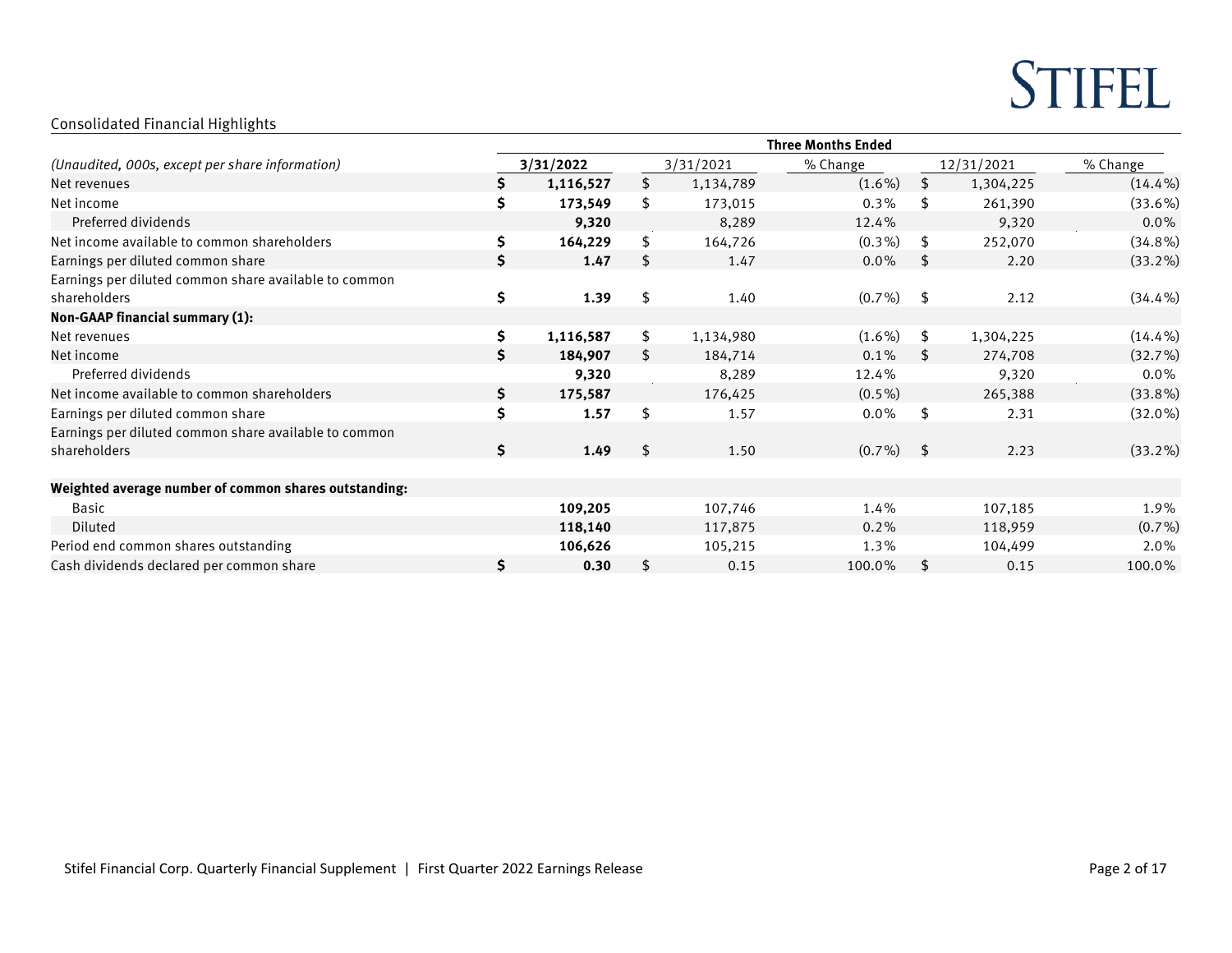

### GAAP Consolidated Results of Operations

| (Unaudited, 000s, except per share information)       |    | 3/31/2022 | 3/31/2021     | % Change   |                     | 12/31/2021 | % Change   |
|-------------------------------------------------------|----|-----------|---------------|------------|---------------------|------------|------------|
| <b>Revenues:</b>                                      |    |           |               |            |                     |            |            |
| Commissions                                           | \$ | 195,909   | \$<br>213,614 | $(8.3\%)$  | \$                  | 211,068    | $(7.2\%)$  |
| Principal transactions                                |    | 159,270   | 165,006       | $(3.5\%)$  |                     | 144,584    | 10.2%      |
| <b>Transactional revenues</b>                         |    | 355,179   | 378,620       | $(6.2\%)$  |                     | 355,652    | $(0.1\%)$  |
| Capital raising                                       |    | 73,450    | 208,806       | $(64.8\%)$ |                     | 166,591    | $(55.9\%)$ |
| Advisory                                              |    | 181,396   | 130,482       | 39.0%      |                     | 310,780    | $(41.6\%)$ |
| Investment banking                                    |    | 254,846   | 339,288       | $(24.9\%)$ |                     | 477,371    | $(46.6\%)$ |
| Asset management                                      |    | 341,636   | 278,147       | 22.8%      |                     | 318,638    | 7.2%       |
| Other income                                          |    | 8,888     | 25,634        | $(65.3\%)$ |                     | 14,496     | (38.7%)    |
| <b>Operating revenues</b>                             |    | 960,549   | 1,021,689     | $(6.0\%)$  |                     | 1,166,157  | $(17.6\%)$ |
| Interest revenue                                      |    | 165,435   | 127,540       | 29.7%      |                     | 145,425    | 13.8%      |
| <b>Total revenues</b>                                 |    | 1,125,984 | 1,149,229     | $(2.0\%)$  |                     | 1,311,582  | $(14.2\%)$ |
| Interest expense                                      |    | 9,457     | 14,440        | $(34.5\%)$ |                     | 7,357      | 28.5%      |
| <b>Net revenues</b>                                   |    | 1,116,527 | 1,134,789     | $(1.6\%)$  |                     | 1,304,225  | $(14.4\%)$ |
| <b>Non-interest expenses:</b>                         |    |           |               |            |                     |            |            |
| Compensation and benefits                             |    | 673,691   | 697,914       | $(3.5\%)$  |                     | 757,948    | $(11.1\%)$ |
| Occupancy and equipment rental                        |    | 77,026    | 72,032        | 6.9%       |                     | 75,080     | 2.6%       |
| Communication and office supplies                     |    | 42,456    | 41,825        | 1.5%       |                     | 41,925     | 1.3%       |
| Commissions and floor brokerage                       |    | 15,887    | 15,703        | 1.2%       |                     | 15,257     | 4.1%       |
| Provision for credit losses                           |    | 8,240     | (5, 252)      | nm         |                     | 4,062      | 102.9%     |
| Other operating expenses                              |    | 72,118    | 84,675        | $(14.8\%)$ |                     | 91,291     | $(21.0\%)$ |
| Total non-interest expenses                           |    | 889,418   | 906,897       | $(1.9\%)$  |                     | 985,563    | (9.8%      |
| Income before income taxes                            |    | 227,109   | 227,892       | $(0.3\%)$  |                     | 318,662    | (28.7%)    |
| Provision for income taxes                            |    | 53,560    | 54,877        | $(2.4\%)$  |                     | 57,272     | $(6.5\%)$  |
| <b>Net income</b>                                     |    | 173,549   | 173,015       | 0.3%       |                     | 261,390    | $(33.6\%)$ |
| Preferred dividends                                   |    | 9,320     | 8,289         | 12.4%      |                     | 9,320      | 0.0%       |
| Net income available to common shareholders           | \$ | 164,229   | \$<br>164,726 | $(0.3\%)$  | \$                  | 252,070    | $(34.8\%)$ |
| Earnings per common share:                            |    |           |               |            |                     |            |            |
| <b>Basic</b>                                          | \$ | 1.50      | \$<br>1.53    | $(2.0\%)$  | \$                  | 2.35       | $(36.2\%)$ |
| Diluted                                               | \$ | 1.39      | \$<br>1.40    | $(0.7\%)$  | $\pmb{\mathsf{\$}}$ | 2.12       | $(34.4\%)$ |
| Weighted average number of common shares outstanding: |    |           |               |            |                     |            |            |
| <b>Basic</b>                                          |    | 109,205   | 107,746       | 1.4%       |                     | 107,185    | 1.9%       |
| Diluted                                               |    | 118,140   | 117,875       | 0.2%       |                     | 118,959    | $(0.7\%)$  |
| Cash dividends declared per common share              | \$ | 0.30      | \$<br>0.15    | 100.0%     | \$                  | 0.15       | 100.0%     |

Stifel Financial Corp. Quarterly Financial Supplement | First Quarter 2022 Earnings Release **Page 3 of 17** and the struck of the struck of 17 and the struck of 17 and the struck of 17 and the struck of 17 and the struck of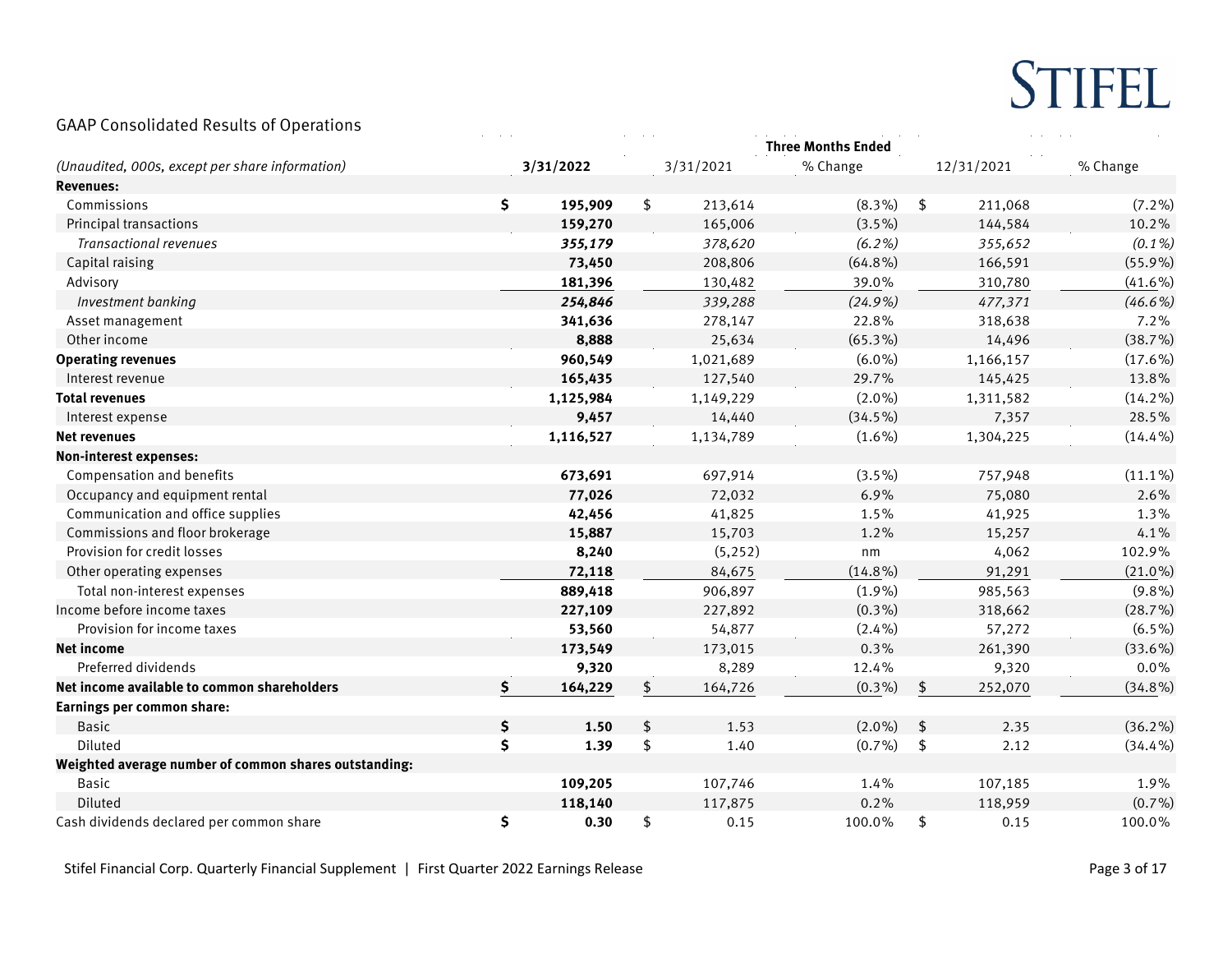

### Non-GAAP Consolidated Results of Operations (1)

| NUITUAAT CUIISUNGALEG KESULIS UI OPEIANUIIS (*)       |               |               | <b>Three Months Ended</b> |            |            |            |
|-------------------------------------------------------|---------------|---------------|---------------------------|------------|------------|------------|
| (Unaudited, 000s, except per share information)       | 3/31/2022     | 3/31/2021     | % Change                  |            | 12/31/2021 | % Change   |
| <b>Revenues:</b>                                      |               |               |                           |            |            |            |
| Commissions                                           | \$<br>195,909 | \$<br>213,614 | $(8.3\%)$                 | \$         | 211,068    | $(7.2\%)$  |
| Principal transactions                                | 159,270       | 165,006       | $(3.5\%)$                 |            | 144,584    | 10.2%      |
| <b>Transactional revenues</b>                         | 355,179       | 378,620       | $(6.2\%)$                 |            | 355,652    | $(0.1\%)$  |
| Capital raising                                       | 73,450        | 208,806       | $(64.8\%)$                |            | 166,591    | $(55.9\%)$ |
| Advisory                                              | 181,396       | 130,482       | 39.0%                     |            | 310,780    | $(41.6\%)$ |
| Investment banking                                    | 254,846       | 339,288       | $(24.9\%)$                |            | 477,371    | $(46.6\%)$ |
| Asset management                                      | 341,636       | 278,147       | 22.8%                     |            | 318,638    | 7.2%       |
| Other income                                          | 8,888         | 25,700        | $(65.4\%)$                |            | 14,496     | (38.7%)    |
| <b>Operating revenues</b>                             | 960,549       | 1,021,755     | $(6.0\%)$                 |            | 1,166,157  | $(17.6\%)$ |
| Interest revenue                                      | 165,435       | 127,540       | 29.7%                     |            | 145,425    | 13.8%      |
| <b>Total revenues</b>                                 | 1,125,984     | 1,149,295     | $(2.0\%)$                 |            | 1,311,582  | $(14.2\%)$ |
| Interest expense                                      | 9,397         | 14,315        | $(34.4\%)$                |            | 7,357      | 27.7%      |
| <b>Net revenues</b>                                   | 1,116,587     | 1,134,980     | $(1.6\%)$                 |            | 1,304,225  | $(14.4\%)$ |
| <b>Non-interest expenses:</b>                         |               |               |                           |            |            |            |
| Compensation and benefits                             | 664,380       | 691,740       | $(4.0\%)$                 |            | 749,929    | $(11.4\%)$ |
| Occupancy and equipment rental                        | 77,009        | 72,002        | 7.0%                      |            | 75,062     | 2.6%       |
| Communication and office supplies                     | 42,448        | 41,825        | 1.5%                      |            | 41,925     | 1.2%       |
| Commissions and floor brokerage                       | 15,887        | 15,703        | 1.2%                      |            | 15,257     | 4.1%       |
| Provision for credit losses                           | 8,240         | (5, 252)      | nm                        |            | 4,062      | 102.9%     |
| Other operating expenses                              | 66,661        | 75,641        | $(11.9\%)$                |            | 83,094     | $(19.8\%)$ |
| Total non-interest expenses                           | 874,625       | 891,659       | $(1.9\%)$                 |            | 969,329    | $(9.8\%)$  |
| Income before income taxes                            | 241,962       | 243,321       | $(0.6\%)$                 |            | 334,896    | $(27.8\%)$ |
| Provision for income taxes                            | 57,055        | 58,607        | $(2.6\%)$                 |            | 60,188     | $(5.2\%)$  |
| <b>Net income</b>                                     | 184,907       | 184,714       | 0.1%                      |            | 274,708    | (32.7%)    |
| Preferred dividends                                   | 9,320         | 8,289         | 12.4%                     |            | 9,320      | 0.0%       |
| Net income available to common shareholders           | \$<br>175,587 | \$<br>176,425 | $(0.5\%)$                 | \$         | 265,388    | $(33.8\%)$ |
| Earnings per common share:                            |               |               |                           |            |            |            |
| <b>Basic</b>                                          | \$<br>1.61    | \$<br>1.64    | $(1.8\%)$                 | \$         | 2.48       | $(35.1\%)$ |
| Diluted                                               | \$<br>1.49    | \$<br>1.50    | $(0.7\%)$                 | $\sqrt{2}$ | 2.23       | $(33.2\%)$ |
| Weighted average number of common shares outstanding: |               |               |                           |            |            |            |
| Basic                                                 | 109,205       | 107,746       | 1.4%                      |            | 107,185    | 1.9%       |
| Diluted                                               | 118,140       | 117,875       | 0.2%                      |            | 118,959    | $(0.7\%)$  |
| Cash dividends declared per common share              | \$<br>0.30    | \$<br>0.15    | 100.0%                    | \$         | 0.15       | 100.0%     |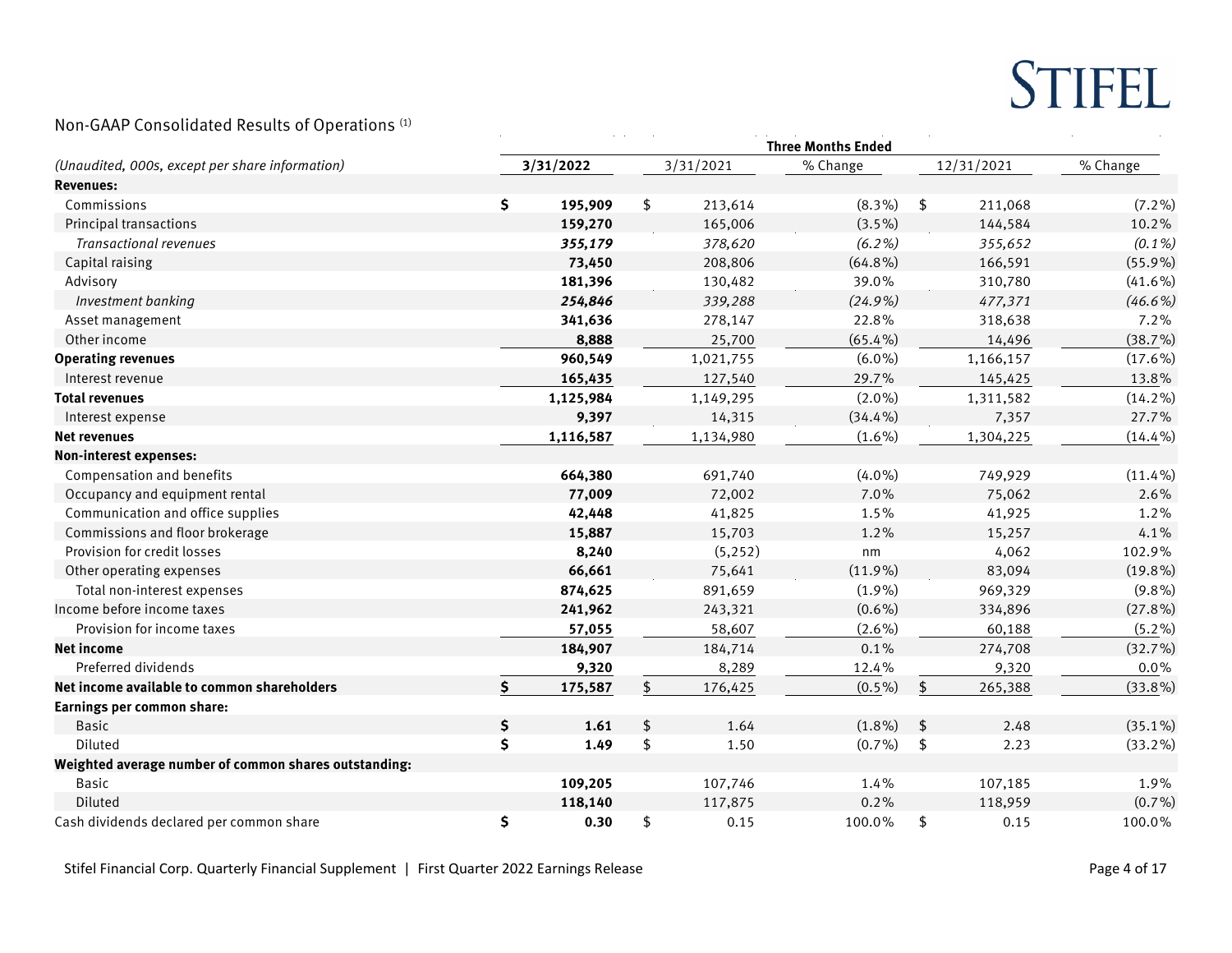$\mathcal{L}_{\text{max}}$  and  $\mathcal{L}_{\text{max}}$ 

### Consolidated Financial Summary

|                                     |    | <b>Three Months Ended</b> |    |            |            |            |           |            |  |  |  |
|-------------------------------------|----|---------------------------|----|------------|------------|------------|-----------|------------|--|--|--|
| (Unaudited, 000s)                   |    | 3/31/2022                 |    | 3/31/2021  | % Change   | 12/31/2021 |           | % Change   |  |  |  |
| <b>Net revenues:</b>                |    |                           |    |            |            |            |           |            |  |  |  |
| <b>Global Wealth Management</b>     | \$ | 681,725                   | \$ | 631,495    | 8.0%       | \$         | 674,242   | 1.1%       |  |  |  |
| Institutional Group                 |    | 431,363                   |    | 506,081    | $(14.8\%)$ |            | 633,263   | $(31.9\%)$ |  |  |  |
| Other                               |    | 3,439                     |    | (2,787)    | nm         |            | (3, 280)  | nm         |  |  |  |
| Total net revenues                  | \$ | 1,116,527                 | \$ | 1,134,789  | $(1.6\%)$  | \$         | 1,304,225 | $(14.4\%)$ |  |  |  |
| <b>Operating expenses:</b>          |    |                           |    |            |            |            |           |            |  |  |  |
| <b>Global Wealth Management</b>     | \$ | 456,312                   | \$ | 408,264    | 11.8%      | \$         | 441,944   | 3.3%       |  |  |  |
| Institutional Group                 |    | 334,735                   |    | 388,893    | $(13.9\%)$ |            | 458,100   | $(26.9\%)$ |  |  |  |
| Other                               |    | 98,371                    |    | 109,740    | $(10.4\%)$ |            | 85,519    | 15.0%      |  |  |  |
| Total operating expenses            | \$ | 889,418                   | \$ | 906,897    | $(1.9\%)$  | \$         | 985,563   | $(9.8\%)$  |  |  |  |
| <b>Operating contribution:</b>      |    |                           |    |            |            |            |           |            |  |  |  |
| Global Wealth Management            | \$ | 225,413                   | \$ | 223,231    | 1.0%       | \$         | 232,298   | $(3.0\%)$  |  |  |  |
| Institutional Group                 |    | 96,628                    |    | 117,188    | $(17.5\%)$ |            | 175,163   | $(44.8\%)$ |  |  |  |
| Other                               |    | (94, 932)                 |    | (112, 527) | $(15.6\%)$ |            | (88, 799) | 6.9%       |  |  |  |
| Income before income taxes          | S. | 227,109                   | \$ | 227,892    | $(0.3\%)$  | \$         | 318,662   | (28.7%)    |  |  |  |
| <b>Financial ratios:</b>            |    |                           |    |            |            |            |           |            |  |  |  |
| Compensation and benefits           |    | 60.3%                     |    | 61.5%      | (120)      |            | 58.1%     | 220        |  |  |  |
| Non-compensation operating expenses |    | 19.4%                     |    | 18.4%      | 100        |            | 17.5%     | 190        |  |  |  |
| Income before income taxes          |    | 20.3%                     |    | 20.1%      | 20         |            | 24.4%     | (410)      |  |  |  |
| Effective tax rate                  |    | 23.6%                     |    | 24.1%      | (50)       |            | 18.0%     | 560        |  |  |  |

 $\sim$ 

<u> 1989 - Johann Barn, mars eta bainar eta </u>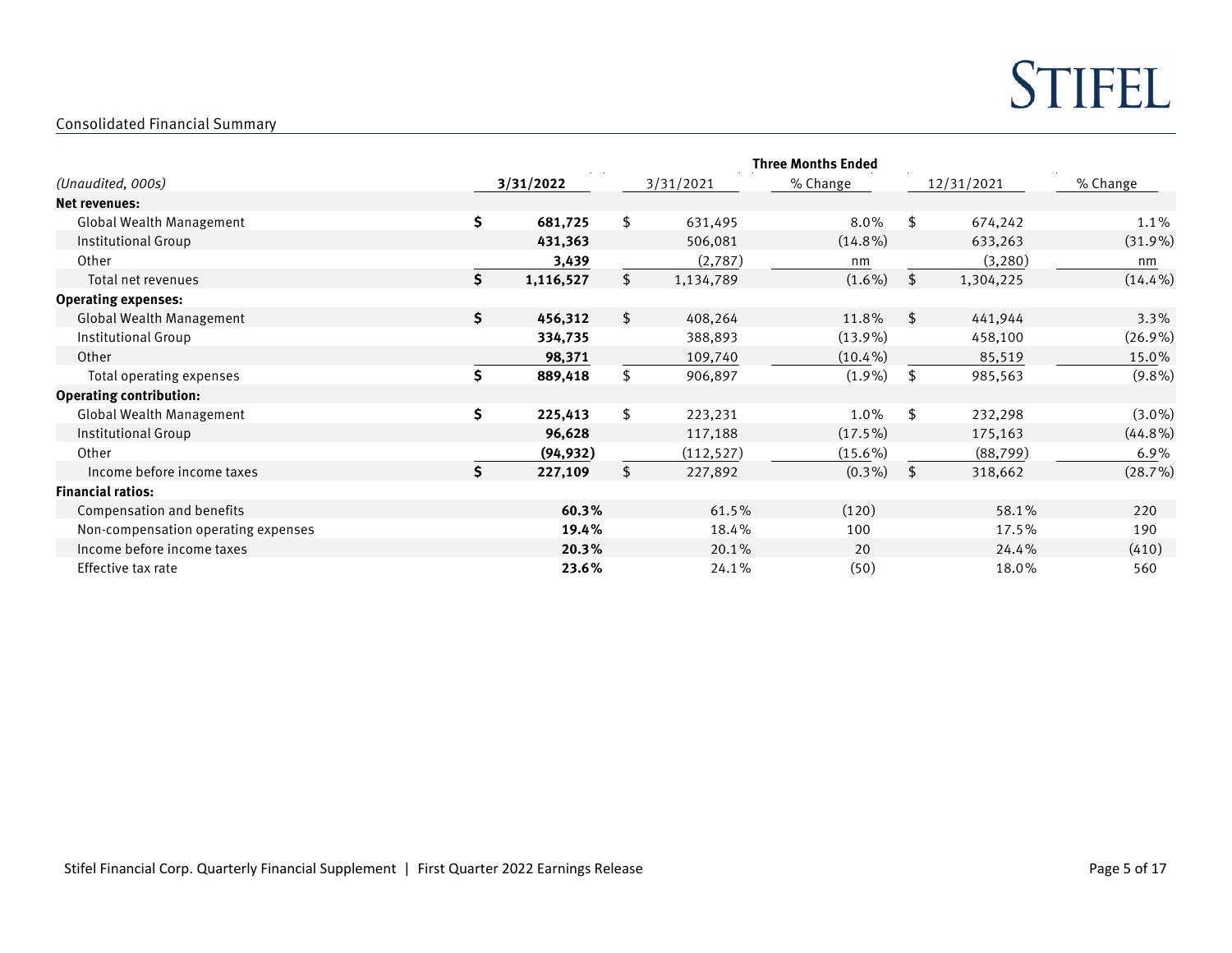

 $\overline{\phantom{a}}$ 

#### Consolidated Financial Information and Metrics

|                                                  | As of and for the Three Months Ended |             |           |              |             |            |             |           |  |  |
|--------------------------------------------------|--------------------------------------|-------------|-----------|--------------|-------------|------------|-------------|-----------|--|--|
| (Unaudited, 000s, except per share data)         | 3/31/2022                            |             | 3/31/2021 |              | % Change    | 12/31/2021 |             | % Change  |  |  |
| <b>Financial Information:</b>                    |                                      |             |           |              |             |            |             |           |  |  |
| Total assets                                     | \$                                   | 35,087,698  | \$        | 28, 141, 581 | $24.7\%$ \$ |            | 34,049,715  | $3.0\%$   |  |  |
| Total shareholders' equity                       | S.                                   | 5,054,344   | \$        | 4,318,872    | $17.0\%$ \$ |            | 5,034,959   | $0.4\%$   |  |  |
| Total common equity                              | \$                                   | 4,369,344   | \$        | 3,783,872    | 15.5% \$    |            | 4,349,959   | 0.4%      |  |  |
| Goodwill and intangible assets                   |                                      | (1,449,919) | \$        | (1,319,089)  | $9.9\%$ \$  |            | (1,455,049) | $(0.4\%)$ |  |  |
| DTL on goodwill and intangible assets            |                                      | 56,775      | \$        | 52,651       | 7.8%        | -S         | 58,126      | $(2.3\%)$ |  |  |
| Tangible common equity                           | \$                                   | 2,976,200   | \$        | 2,517,434    | 18.2%       | - \$       | 2,953,036   | 0.8%      |  |  |
| Preferred equity                                 | \$                                   | 685,000     | \$        | 535,000      | $28.0\%$ \$ |            | 685,000     | $0.0\%$   |  |  |
| <b>Financial Metrics:</b>                        |                                      |             |           |              |             |            |             |           |  |  |
| Book value per common share (2)                  | \$                                   | 40.98       | \$        | 35.96        | 14.0% \$    |            | 41.63       | $(1.6\%)$ |  |  |
| Tangible book value per common share (2)         | Ś.                                   | 27.91       | \$        | 23.93        | $16.6\%$ \$ |            | 28.26       | $(1.2\%)$ |  |  |
| Return on common equity (3)                      |                                      | 15.1%       |           | 17.6%        |             |            | 23.7%       |           |  |  |
| Non-GAAP return on common equity (1)(3)          |                                      | 16.2%       |           | 18.8%        |             |            | 25.0%       |           |  |  |
| Return on tangible common equity (4)             |                                      | 22.3%       |           | 26.5%        |             |            | 34.7%       |           |  |  |
| Non-GAAP return on tangible common equity (1)(4) |                                      | 23.8%       |           | 28.4%        |             |            | 36.6%       |           |  |  |
| Pre-tax margin on net revenues                   |                                      | 20.3%       |           | 20.1%        |             |            | 24.4%       |           |  |  |
| Non-GAAP pre-tax margin on net revenues (1)      |                                      | 21.7%       |           | 21.4%        |             |            | 25.7%       |           |  |  |
| Effective tax rate                               |                                      | 23.6%       |           | 24.1%        |             |            | 18.0%       |           |  |  |
| Non-GAAP effective tax rate (1)                  |                                      | 23.6%       |           | 24.1%        |             |            | 18.0%       |           |  |  |

<u> 1989 - Johann Barn, mars ar breithinn ar chuid ann an t-</u>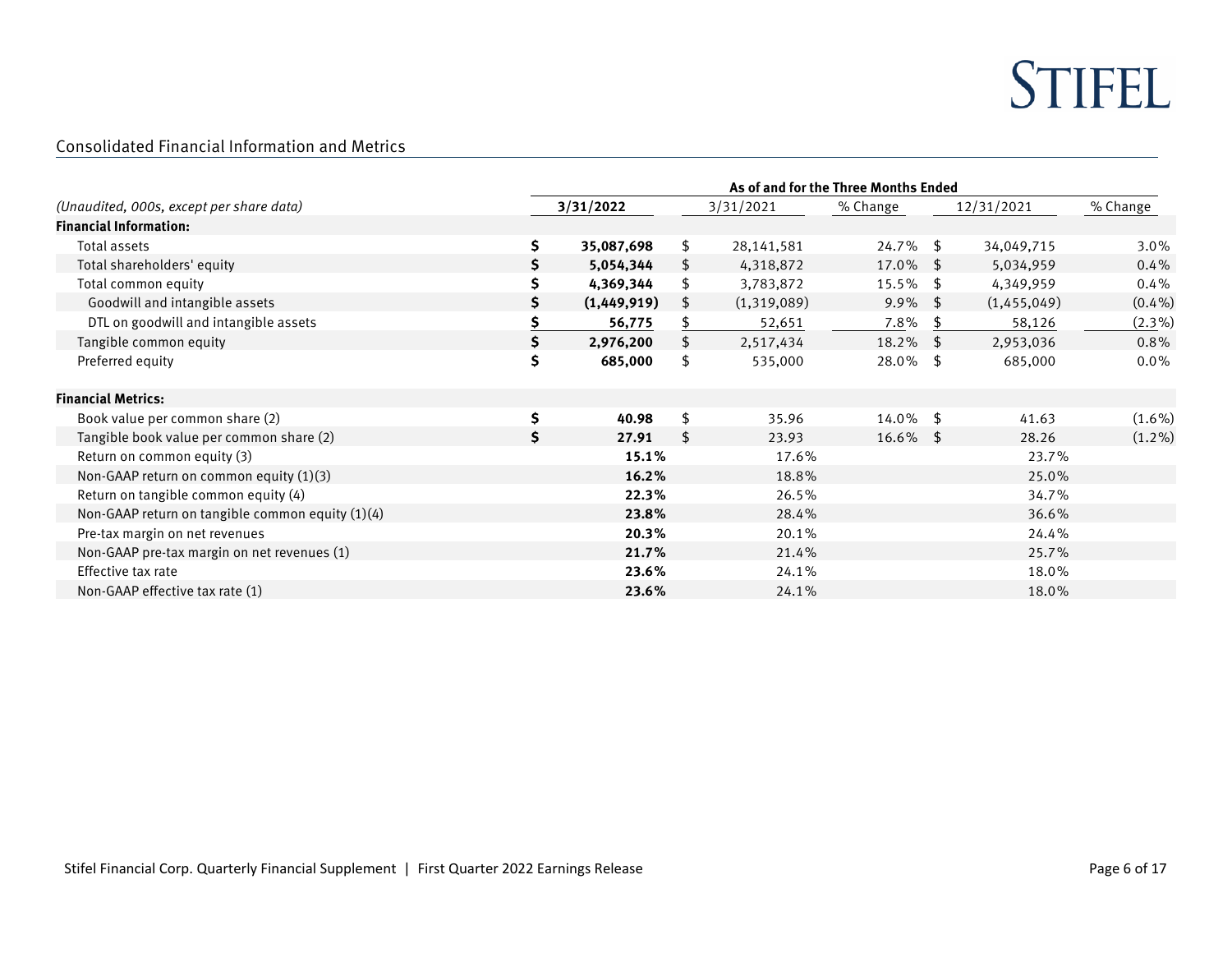### Regulatory Capital

| (Unaudited, 000s)                                      |     | 3/31/2022  | 3/31/2021        | % Change |    | 12/31/2021 | % Change  |
|--------------------------------------------------------|-----|------------|------------------|----------|----|------------|-----------|
| <b>SF Regulatory Capital (5):</b>                      |     |            |                  |          |    |            |           |
| Common equity tier 1 capital                           | \$  | 3,029,778  | \$<br>2,498,655  | 21.3%    | \$ | 2,938,955  | 3.1%      |
| Tier 1 capital                                         | \$  | 3,714,778  | \$<br>3,033,655  | 22.5%    | \$ | 3,623,955  | 2.5%      |
| Risk-weighted assets                                   | \$  | 19,958,908 | \$<br>15,655,984 | 27.5%    | \$ | 19,366,321 | 3.1%      |
| Common equity tier 1 capital ratio                     |     | 15.2%      | 16.0%            |          |    | 15.2%      |           |
| Tier 1 risk based capital ratio                        |     | 18.6%      | 19.4%            |          |    | 18.7%      |           |
| Tier 1 leverage capital ratio                          |     | 11.3%      | 11.5%            |          |    | 11.7%      |           |
| <b>Stifel Bank &amp; Trust Regulatory Capital (5):</b> |     |            |                  |          |    |            |           |
| Common equity tier 1 capital                           | \$. | 1,371,166  | \$<br>1,044,894  | 31.2%    | \$ | 1,274,994  | 7.5%      |
| Tier 1 capital                                         | \$  | 1,371,166  | \$<br>1,044,894  | 31.2%    | \$ | 1,274,994  | 7.5%      |
| Risk-weighted assets                                   | S.  | 12,555,438 | \$<br>9,428,239  | 33.2%    | -S | 12,001,325 | 4.6%      |
| Common equity tier 1 capital ratio                     |     | 10.9%      | 11.1%            |          |    | 10.6%      |           |
| Tier 1 risk based capital ratio                        |     | 10.9%      | 11.1%            |          |    | 10.6%      |           |
| Tier 1 leverage capital ratio                          |     | 7.1%       | 7.1%             |          |    | 7.1%       |           |
| <b>Stifel Bank Regulatory Capital (5):</b>             |     |            |                  |          |    |            |           |
| Common equity tier 1 capital                           | \$  | 340,014    | \$<br>280,718    | 21.1%    | \$ | 302,231    | 12.5%     |
| Tier 1 capital                                         | \$  | 340,014    | \$<br>280,718    | 21.1%    | \$ | 302,231    | 12.5%     |
| Risk-weighted assets                                   | \$  | 2,668,521  | \$<br>1,517,312  | 75.9%    | \$ | 2,197,216  | 21.5%     |
| Common equity tier 1 capital ratio                     |     | 12.7%      | 18.5%            |          |    | 13.8%      |           |
| Tier 1 risk based capital ratio                        |     | 12.7%      | 18.5%            |          |    | 13.8%      |           |
| Tier 1 leverage capital ratio                          |     | 7.1%       | 7.3%             |          |    | 7.1%       |           |
| <b>Stifel Net Capital (5):</b>                         |     |            |                  |          |    |            |           |
| Net capital                                            | \$  | 584,600    | \$<br>570,300    | 2.5%     | \$ | 614,200    | $(4.8\%)$ |
| Excess net capital                                     | \$  | 554,200    | \$<br>541,600    | 2.3%     | \$ | 584,800    | $(5.2\%)$ |

÷,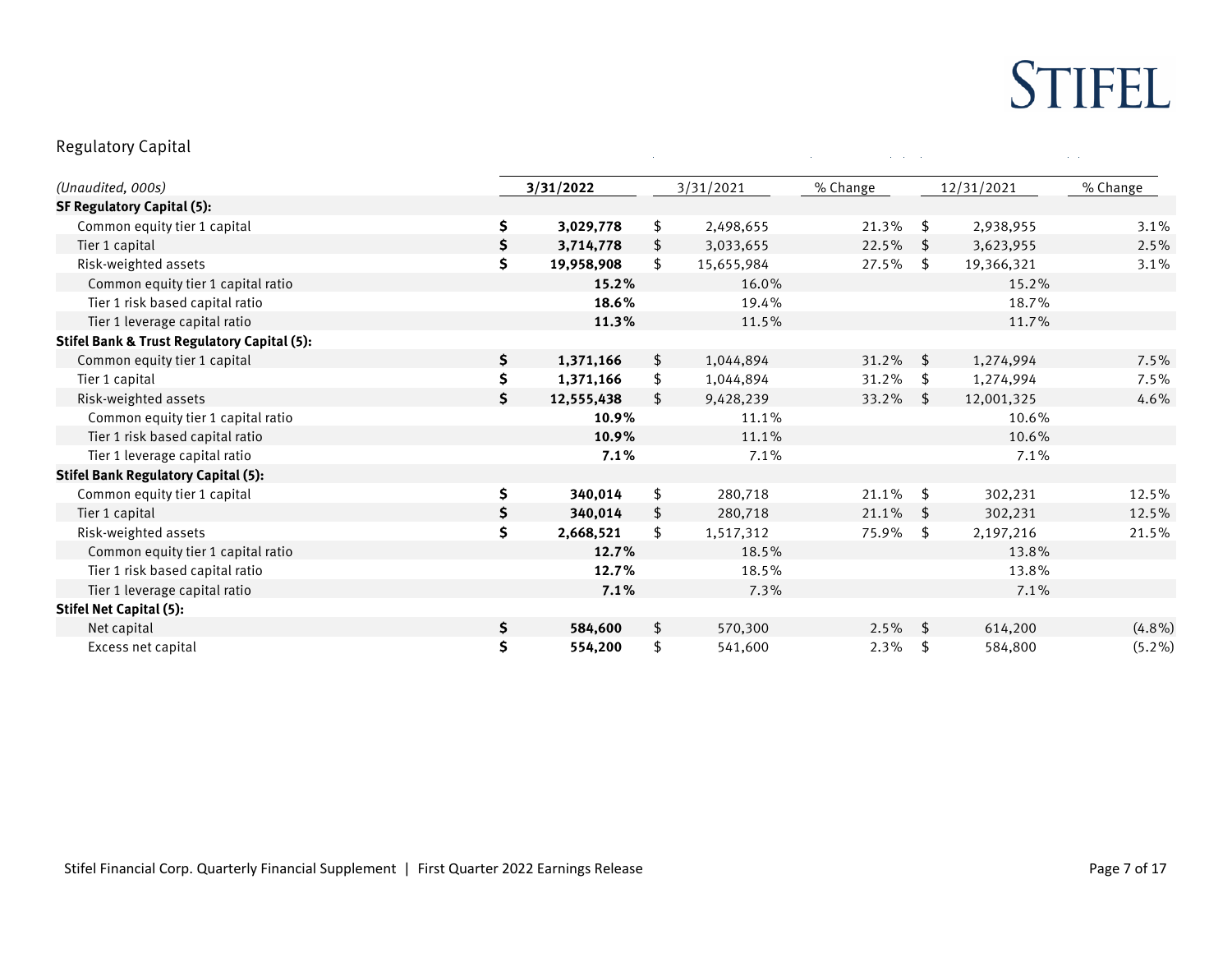

### Global Wealth Management - Summary Results of Operations

|                                     | <b>Three Months Ended</b> |    |           |            |            |         |            |  |  |  |  |
|-------------------------------------|---------------------------|----|-----------|------------|------------|---------|------------|--|--|--|--|
| (Unaudited, 000s)                   | 3/31/2022                 |    | 3/31/2021 | % Change   | 12/31/2021 |         | % Change   |  |  |  |  |
| <b>Revenues:</b>                    |                           |    |           |            |            |         |            |  |  |  |  |
| Commissions                         | \$<br>130,776             | \$ | 147,505   | $(11.3\%)$ | \$         | 146,335 | $(10.6\%)$ |  |  |  |  |
| Principal transactions              | 45,544                    |    | 53,599    | $(15.0\%)$ |            | 48,592  | $(6.3\%)$  |  |  |  |  |
| <b>Transactional revenues</b>       | 176,320                   |    | 201,104   | $(12.3\%)$ |            | 194,927 | $(9.5\%)$  |  |  |  |  |
| Asset management                    | 341,613                   |    | 278,109   | 22.8%      |            | 318,612 | 7.2%       |  |  |  |  |
| Net interest                        | 156,760                   |    | 117,775   | 33.1%      |            | 138,891 | 12.9%      |  |  |  |  |
| Investment banking (6)              | 5,147                     |    | 13,549    | $(62.0\%)$ |            | 11,183  | $(54.0\%)$ |  |  |  |  |
| Other income                        | 1,885                     |    | 20,958    | $(91.0\%)$ |            | 10,629  | $(82.3\%)$ |  |  |  |  |
| <b>Net revenues</b>                 | 681,725                   |    | 631,495   | 8.0%       |            | 674,242 | 1.1%       |  |  |  |  |
| Non-interest expenses:              |                           |    |           |            |            |         |            |  |  |  |  |
| Compensation and benefits           | 364,993                   |    | 336,721   | 8.4%       |            | 349,428 | 4.5%       |  |  |  |  |
| Non-compensation operating expenses | 91,319                    |    | 71,543    | 27.6%      |            | 92,516  | $(1.3\%)$  |  |  |  |  |
| Total non-interest expenses         | 456,312                   |    | 408,264   | 11.8%      |            | 441,944 | 3.3%       |  |  |  |  |
| Income before income taxes          | 225,413                   |    | 223,231   | 1.0%       |            | 232,298 | $(3.0\%)$  |  |  |  |  |
| As a percentage of net revenues:    |                           |    |           |            |            |         |            |  |  |  |  |
| Compensation and benefits           | 53.5%                     |    | 53.3%     | 20         |            | 51.8%   | 170        |  |  |  |  |
| Non-compensation operating expenses | 13.4%                     |    | 11.4%     | 200        |            | 13.7%   | (30)       |  |  |  |  |
| Income before income taxes          | 33.1%                     |    | 35.3%     | (220)      |            | 34.5%   | (140)      |  |  |  |  |

 $\overline{a}$ 

 $\overline{\phantom{a}}$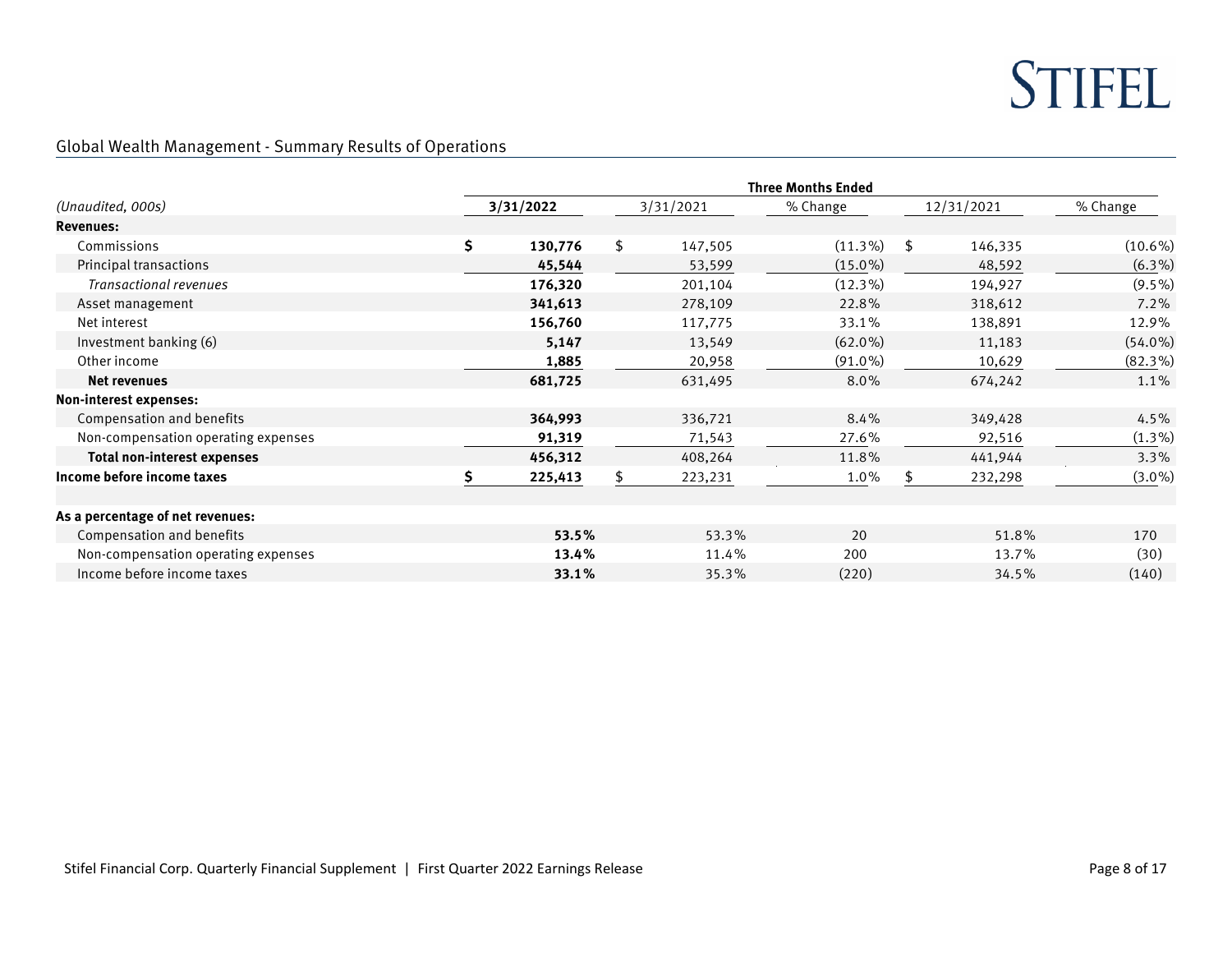### Global Wealth Management - Statistical Information

|                                                            | As of and for the Three Months Ended |                |             |            |                |             |            |  |  |  |
|------------------------------------------------------------|--------------------------------------|----------------|-------------|------------|----------------|-------------|------------|--|--|--|
| (Unaudited, 000s, except financial advisors and locations) | 3/31/2022                            |                | 3/31/2021   | % Change   |                | 12/31/2021  | % Change   |  |  |  |
| Financial advisors                                         | 2,229                                |                | 2,182       | 2.2%       |                | 2,227       | 0.1%       |  |  |  |
| Independent contractors                                    | 92                                   |                | 92          | $0.0\%$    |                | 91          | 1.1%       |  |  |  |
| <b>Total financial advisors</b>                            | 2,321                                |                | 2,274       | 2.1%       |                | 2,318       | 0.1%       |  |  |  |
| Locations (7)                                              | 395                                  |                | 389         | 1.5%       |                | 396         | $(0.3\%)$  |  |  |  |
| Total client assets                                        | \$<br>421,414,000                    | S.             | 378,615,000 | 11.3%      | \$             | 435,978,000 | $(3.3\%)$  |  |  |  |
| Fee-based client assets                                    | \$<br>157,910,000                    | \$             | 137,804,000 | 14.6%      | \$             | 162,428,000 | $(2.8\%)$  |  |  |  |
| <b>Transactional assets</b>                                | \$<br>263,504,000                    |                | 240,811,000 | 9.4%       | \$             | 273,550,000 | $(3.7\%)$  |  |  |  |
| Client money market and insured product                    | \$<br>28,075,000                     |                | 23,616,000  | 18.9%      | \$             | 27,881,000  | 0.7%       |  |  |  |
| Secured client lending (8)                                 | \$<br>4,081,980                      | \$.            | 3,124,545   | 30.6%      | \$             | 3,892,609   | 4.9%       |  |  |  |
| Asset Management Revenue (\$ in 000s):                     |                                      |                |             |            |                |             |            |  |  |  |
| Private Client Group (9)                                   | \$<br>293,301                        | $\mathfrak{L}$ | 233,805     | 25.4%      | $\mathfrak{L}$ | 270,685     | 8.4%       |  |  |  |
| Asset Management                                           | 34,635                               |                | 30,114      | 15.0%      |                | 34,179      | 1.3%       |  |  |  |
| Third-party Bank Sweep Program                             | 942                                  |                | 2,102       | $(55.2\%)$ |                | 862         | 9.3%       |  |  |  |
| Other (10)                                                 | 12,758                               |                | 12,126      | 5.2%       |                | 12,912      | $(1.2\%)$  |  |  |  |
| Total asset management revenues                            | \$<br>341,636                        | \$             | 278,147     | 22.8%      | \$             | 318,638     | 7.2%       |  |  |  |
| Fee-based Assets (\$ in millions):                         |                                      |                |             |            |                |             |            |  |  |  |
| Private Client Group (9)                                   | \$<br>138,219                        |                | 119,836     | 15.3%      | \$             | 141,456     | $(2.3\%)$  |  |  |  |
| <b>Asset Management</b>                                    | 34,716                               |                | 31,115      | 11.6%      |                | 36,299      | $(4.4\%)$  |  |  |  |
| Elimination (11)                                           | (15, 025)                            |                | (13, 147)   | 14.3%      |                | (15, 327)   | $(2.0\%)$  |  |  |  |
| Total fee-based assets                                     | \$<br>157,910                        | \$             | 137,804     | 14.6%      | \$             | 162,428     | $(2.8\%)$  |  |  |  |
| Third-party Bank Sweep Program                             | \$<br>5,492                          | \$             | 6,455       | $(14.9\%)$ | \$             | 6,253       | $(12.2\%)$ |  |  |  |
| ROA (bps) (12):                                            |                                      |                |             |            |                |             |            |  |  |  |
| Private Client Group (9)                                   | 82.9                                 |                | 83.5        |            |                | 82.7        |            |  |  |  |
| <b>Asset Management</b>                                    | 39.9                                 |                | 38.7        |            |                | 37.7        |            |  |  |  |
| Third-party Bank Sweep Program                             | 6.2                                  |                | 12.3        |            |                | 5.5         |            |  |  |  |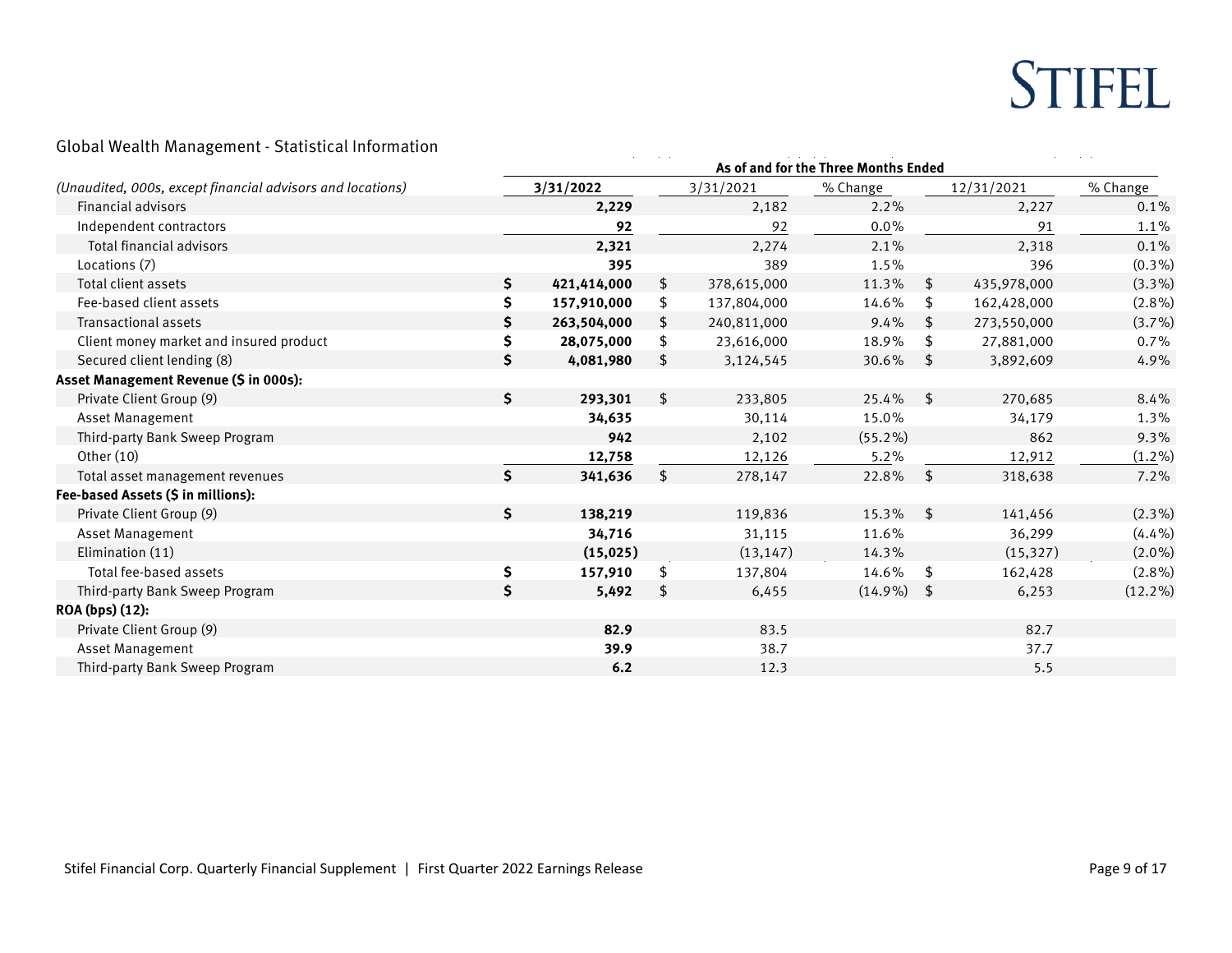

 $\overline{\phantom{a}}$ 

Institutional Group - Summary Results of Operations

|                                     | <b>Three Months Ended</b> |           |    |           |            |            |         |            |  |  |  |
|-------------------------------------|---------------------------|-----------|----|-----------|------------|------------|---------|------------|--|--|--|
| (Unaudited, 000s)                   |                           | 3/31/2022 |    | 3/31/2021 | % Change   | 12/31/2021 |         | % Change   |  |  |  |
| <b>Revenues:</b>                    |                           |           |    |           |            |            |         |            |  |  |  |
| Commissions                         | \$                        | 65,133    | \$ | 66,109    | $(1.5\%)$  | \$         | 64,733  | $0.6\%$    |  |  |  |
| Principal transactions              |                           | 113,726   |    | 111,407   | 2.1%       |            | 95,990  | 18.5%      |  |  |  |
| <b>Transactional revenues</b>       |                           | 178,859   |    | 177,516   | 0.8%       |            | 160,723 | 11.3%      |  |  |  |
| Capital raising                     |                           | 68,303    |    | 195,257   | $(65.0\%)$ |            | 155,470 | $(56.1\%)$ |  |  |  |
| Advisory                            |                           | 181,396   |    | 130,482   | 39.0%      |            | 310,718 | $(41.6\%)$ |  |  |  |
| Investment banking                  |                           | 249,699   |    | 325,739   | $(23.3\%)$ |            | 466,188 | $(46.4\%)$ |  |  |  |
| Other income (13)                   |                           | 2,805     |    | 2,826     | $(0.7\%)$  |            | 6,352   | $(55.8\%)$ |  |  |  |
| Net revenues                        |                           | 431,363   |    | 506,081   | $(14.8\%)$ |            | 633,263 | $(31.9\%)$ |  |  |  |
| Non-interest expenses:              |                           |           |    |           |            |            |         |            |  |  |  |
| Compensation and benefits           |                           | 252,347   |    | 301,624   | $(16.3\%)$ |            | 367,439 | $(31.3\%)$ |  |  |  |
| Non-compensation operating expenses |                           | 82,388    |    | 87,269    | $(5.6\%)$  |            | 90,661  | $(9.1\%)$  |  |  |  |
| <b>Total non-interest expenses</b>  |                           | 334,735   |    | 388,893   | $(13.9\%)$ |            | 458,100 | $(26.9\%)$ |  |  |  |
| Income before income taxes          |                           | 96,628    |    | 117,188   | $(17.5\%)$ |            | 175,163 | $(44.8\%)$ |  |  |  |
| As a percentage of net revenues:    |                           |           |    |           |            |            |         |            |  |  |  |
| Compensation and benefits           |                           | 58.5%     |    | 59.6%     | (110)      |            | 58.0%   | 50         |  |  |  |
| Non-compensation operating expenses |                           | 19.1%     |    | 17.2%     | 190        |            | 14.3%   | 480        |  |  |  |
| Income before income taxes          |                           | 22.4%     |    | 23.2%     | (80)       |            | 27.7%   | (530)      |  |  |  |

<u> Andrew American American American A</u>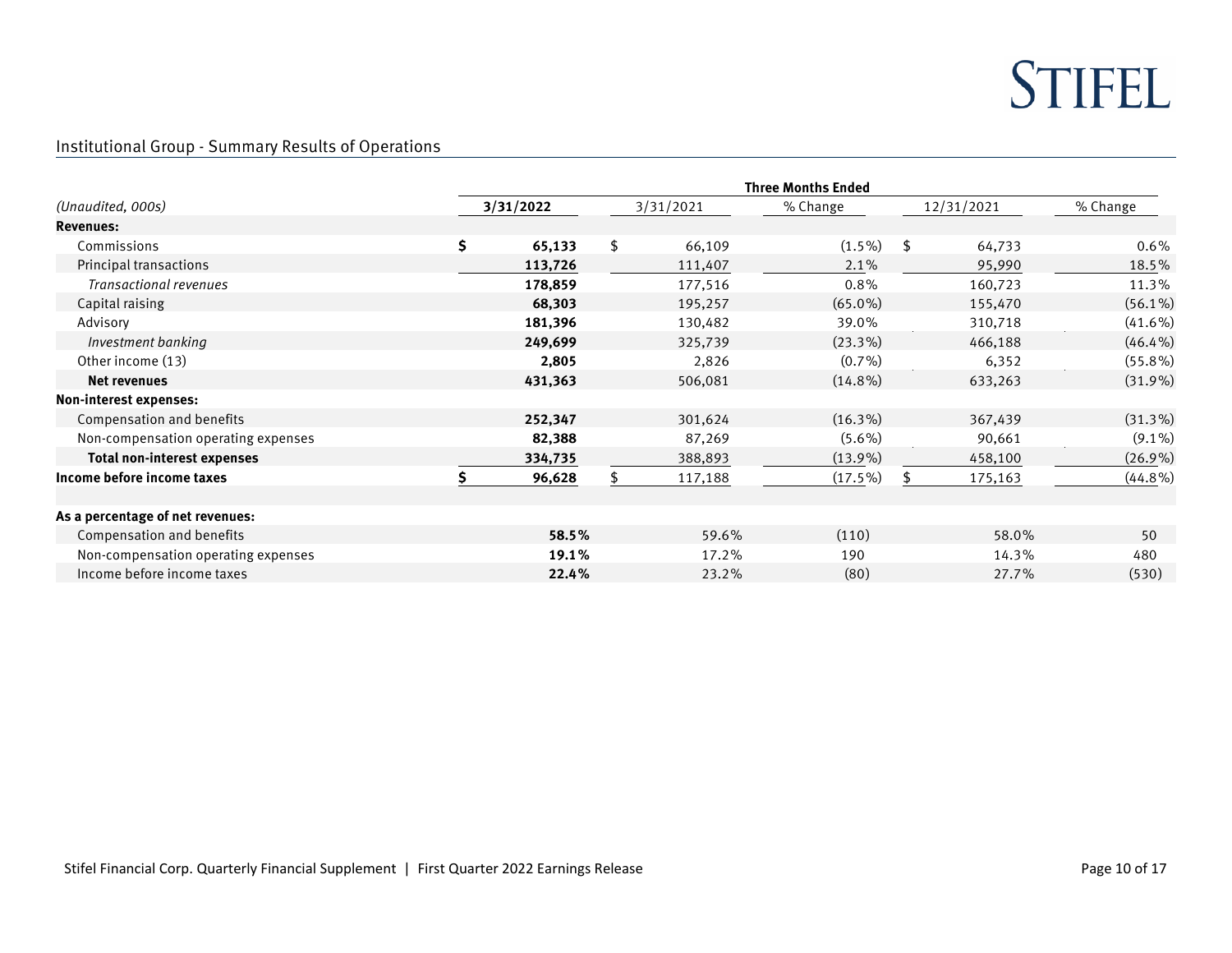$\sim$   $\sim$ 

Stifel Bancorp - Financial Information and Credit Metrics

| (Unaudited, 000s)                                    |            | 3/31/2022  |    | 3/31/2021  | % Change     | 12/31/2021 |            | % Change   |
|------------------------------------------------------|------------|------------|----|------------|--------------|------------|------------|------------|
| <b>Stifel Bancorp Financial Information:</b>         |            |            |    |            |              |            |            |            |
| Total assets                                         | \$         | 26,115,139 | \$ | 20,500,414 | 27.4%        | \$         | 25,073,605 | 4.2%       |
| Total shareholder's equity                           | \$         | 1,782,875  | \$ | 1,474,473  | 20.9%        | \$         | 1,720,746  | 3.6%       |
| Total loans, net (includes loans held for sale)      | \$         | 17,908,268 | \$ | 12,422,234 | 44.2%        | -S         | 16,835,562 | 6.4%       |
| Commercial and industrial                            |            | 7,656,507  |    | 4,923,494  | 55.5%        |            | 7,345,753  | 4.2%       |
| Residential real estate                              |            | 6,008,507  |    | 4,158,033  | 44.5%        |            | 5,482,026  | 9.6%       |
| Securities-based loans                               |            | 2,954,212  |    | 2,089,747  | 41.4%        |            | 2,880,158  | 2.6%       |
| Commercial real estate                               |            | 499,825    |    | 374,736    | 33.4%        |            | 409,847    | 22.0%      |
| Other                                                |            | 642,497    |    | 669,183    | $(4.0\%)$    |            | 625,703    | 2.7%       |
| Loans held for sale                                  |            | 315,427    |    | 330,521    | $(4.6\%)$    |            | 207,715    | 51.9%      |
| Investment securities                                | S          | 7,240,149  | \$ | 6,948,574  | 4.2%         | - \$       | 7,460,111  | $(2.9\%)$  |
| Available-for-sale securities, at fair value         |            | 1,926,144  |    | 2,189,664  | $(12.0\%)$   |            | 2,113,893  | $(8.9\%)$  |
| Held-to-maturity securities, at amortized cost       |            | 5,314,005  |    | 4,758,910  | 11.7%        |            | 5,346,218  | $(0.6\%)$  |
| <b>Total deposits</b>                                | \$         | 24,195,626 | S. | 18,715,133 | 29.3%        | - S        | 23,280,348 | $3.9\%$    |
| Demand deposits (interest-bearing)                   |            | 23,553,384 |    | 18,125,863 | 29.9%        |            | 22,626,560 | 4.1%       |
| Demand deposits (non interest-bearing)               |            | 618,435    |    | 524,338    | 17.9%        |            | 626,633    | $(1.3\%)$  |
| Certificates of deposit                              |            | 23,807     |    | 64,932     | $(63.3\%)$   |            | 27,155     | $(12.3\%)$ |
| <b>Credit Metrics:</b>                               |            |            |    |            |              |            |            |            |
| Allowance for credit losses                          | \$         | 126,802    | \$ | 129,109    | $(1.8\%)$ \$ |            | 118,562    | 6.9%       |
| Allowance as a percentage of retained loans          |            | 0.72%      |    | 1.06%      |              |            | 0.71%      |            |
| Net charge-offs as a percentage of average loans     |            | $0.00\%$   |    | 0.01%      |              |            | $0.00\%$   |            |
| Total nonperforming assets                           | $\sqrt{2}$ | 17,124     | \$ | 13,756     | 24.5%        | $^{\circ}$ | 17,470     | $(2.0\%)$  |
| Nonperforming assets as a percentage of total assets |            | 0.07%      |    | 0.07%      |              |            | 0.07%      |            |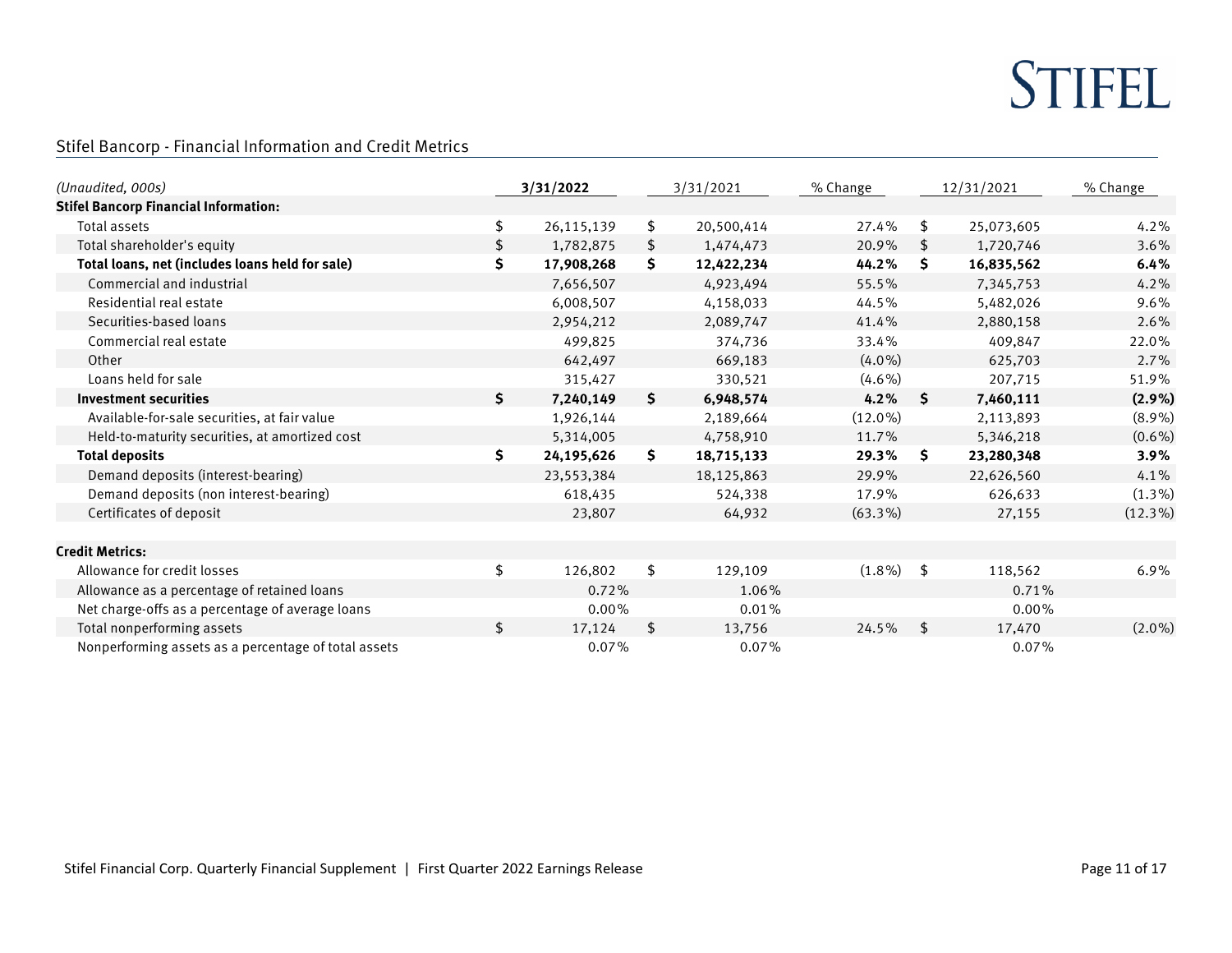$\overline{\phantom{a}}$ 

### Loans and Lending Commitments - Allowance for Credit Losses

|                                  |                          | March 31, 2022 |            |         |                     |       |
|----------------------------------|--------------------------|----------------|------------|---------|---------------------|-------|
|                                  | <b>Loans and Lending</b> |                |            |         |                     |       |
| (Unaudited, 000s)                | <b>Commitments</b>       |                | <b>ACL</b> | ACL %   | <b>01 Provision</b> |       |
| Commercial and industrial        | 7,656,507                |                | 54,580     | 0.7%    |                     | 1,051 |
| Residential real estate          | 6,008,507                |                | 32,927     | 0.5%    |                     | 4,367 |
| Securities-based loans           | 2,954,212                |                | 3,976      | 0.1%    |                     | (30)  |
| Commercial real estate           | 499,825                  |                | 3,680      | 0.7%    |                     | (254) |
| Other                            | 642,497                  |                | 9,035      | 1.4%    |                     | (280) |
| Loans held for investment, gross | 17,761,548               |                | 104,198    | 0.6%    |                     | 4,854 |
| Loans held for sale              | 315,427                  |                |            |         |                     |       |
| Total loans, gross               | 18,076,975               |                |            |         |                     |       |
| Lending commitments              | 3,721,000                |                | 22,604     | $0.6\%$ |                     | 3,386 |
| Loans and lending commitments    | 21,797,975               |                | 126,802    |         |                     | 8,240 |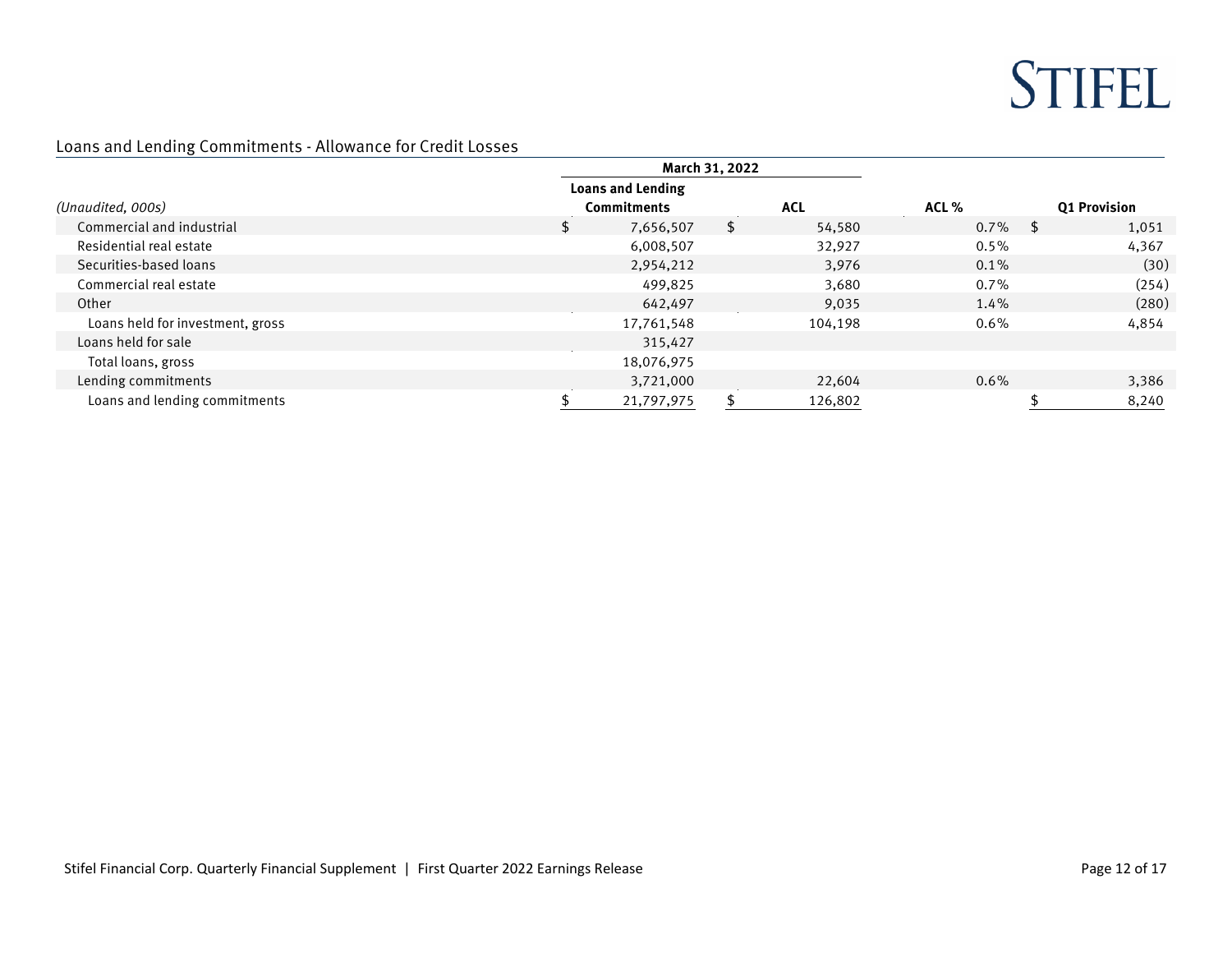#### Consolidated Net Interest Income

| Consolidated Net Interest Income     |             |                 |            |                    |                           |             |                   |                   |            |
|--------------------------------------|-------------|-----------------|------------|--------------------|---------------------------|-------------|-------------------|-------------------|------------|
|                                      |             |                 |            |                    | <b>Three Months Ended</b> |             |                   |                   |            |
|                                      |             | March 31, 2022  |            |                    | March 31, 2021            |             |                   | December 31, 2021 |            |
|                                      |             |                 | Average    |                    |                           | Average     |                   |                   | Average    |
|                                      | Average     | <b>Interest</b> | interest   | Average            | Interest                  | interest    | Average           | Interest          | interest   |
| (Unaudited, millions)                | balance     | income/expense  | rate       | balance            | income/expense            | rate        | balance           | income/expense    | rate       |
| Interest-earning assets:             | \$1,340.3\$ |                 |            |                    |                           |             |                   |                   |            |
| Cash and federal funds sold          |             | 1.1             | 0.32%      | $1,812.2$ \$<br>\$ | 0.9                       | $0.20\%$ \$ | $1,616.7$ \$      | 1.1               | 0.26%      |
| Financial instruments owned          | 1,176.0     | 5.4             | 1.84%      | 807.8              | 2.9                       | 1.43%       | 1,160.1           | 6.0               | 2.08%      |
| Margin balances                      | 1,089.6     | 6.9             | 2.54%      | 961.6              | 6.1                       | 2.53%       | 1,072.2           | 6.8               | 2.53%      |
| Investments:                         |             |                 |            |                    |                           |             |                   |                   |            |
| Asset-backed securities              | 5,598.6     | 24.9            | 1.78%      | 4,724.6            | 21.3                      | 1.80%       | 5,583.7           | 24.1              | 1.73%      |
| Mortgage-backed securities           | 1,007.3     | 4.4             | 1.75%      | 905.9              | 3.3                       | 1.44%       | 1,062.4           | 4.2               | 1.59%      |
| Corporate fixed income securities    | 773.0       | 5.0             | 2.57%      | 639.8              | 5.4                       | 3.37%       | 794.7             | 5.8               | 2.90%      |
| Other                                | 5.3         |                 | 1.84%      | 6.4                | $\sim$                    | 2.06%       | 4.3               |                   | 2.09%      |
| Total investments                    | 7,384.2     | 34.3            | 1.86%      | 6,276.7            | 30.0                      | 1.91%       | 7,445.1           | 34.1              | 1.83%      |
| Loans:                               |             |                 |            |                    |                           |             |                   |                   |            |
| Commercial and industrial            | 7,556.0     | 62.0            | 3.28%      | 4,573.6            | 39.5                      | 3.45%       | 5,802.4           | 47.7              | 3.29%      |
| Residential real estate              | 5,684.6     | 35.5            | 2.50%      | 3,994.5            | 27.0                      | 2.71%       | 5,180.9           | 32.9              | 2.54%      |
| Securities-based loans               | 2,910.7     | 14.4            | 1.98%      | 2,002.3            | 9.7                       | 1.94%       | 2,763.9           | 13.2              | 1.91%      |
| Commercial real estate               | 462.9       | 3.0             | 2.63%      | 371.0              | 3.3                       | 3.51%       | 372.4             | 2.7               | 2.92%      |
| Loans held for sale                  | 221.8       | 1.3             | 2.29%      | 534.4              | 2.8                       | 2.09%       | 219.5             | 1.4               | 2.64%      |
| Other                                | 642.4       | 5.1             | 3.16%      | 639.9              | 4.9                       | 3.07%       | 692.1             | 5.5               | 3.10%      |
| Total loans                          | 17,478.4    | 121.3           | 2.78%      | 12,115.7           | 87.2                      | 2.88%       | 15,031.2          | 103.4             | 2.75%      |
| Other interest-bearing assets        | 760.3       | (3.6)           | $(1.88\%)$ | 596.2              | 0.4                       | 0.32%       | 748.8             | (6.0)             | $(3.18\%)$ |
| Total interest-bearing assets/       |             |                 |            |                    |                           |             |                   |                   |            |
| interest income                      | 29,228.8    | 165.4           | 2.26%      | 22,570.2           | 127.5                     | 2.26%       | 27,074.1          | 145.4             | 2.15%      |
| <b>Interest-bearing liabilities:</b> |             |                 |            |                    |                           |             |                   |                   |            |
| Senior notes                         | 1,113.6     | 11.4            | 4.10%      | 1,112.5            | 12.1                      | 4.35%       | 1,113.3           | 11.6              | 4.16%      |
| Deposits                             | 23,129.9    | 0.9             | 0.02%      | 17,629.6           | 1.3                       | 0.03%       | 21,056.3          | 0.9               | 0.02%      |
| Federal Home Loan advances           | 40.4        | $\blacksquare$  | 0.30%      | 15.8               | $\overline{\phantom{a}}$  | 0.29%       | 137.3             | 0.1               | 0.31%      |
| Other interest-bearing liabilities   | 1,559.3     | (2.8)           | $(0.75\%)$ | 1,209.6            | 1.0                       | 0.34%       | 1,454.9           | (5.2)             | $(1.44\%)$ |
| Total interest-bearing liabilities/  |             |                 |            |                    |                           |             |                   |                   |            |
| interest expense                     | \$25,843.2  | 9.5             | 0.15%      | \$19,967.5         | 14.4                      |             | 0.29% \$ 23,761.8 | 7.4               | 0.12%      |
| Net interest income/margin           |             | \$<br>155.9     | 2.13%      |                    | \$<br>113.1               | 2.00%       |                   | \$<br>138.0       | 2.04%      |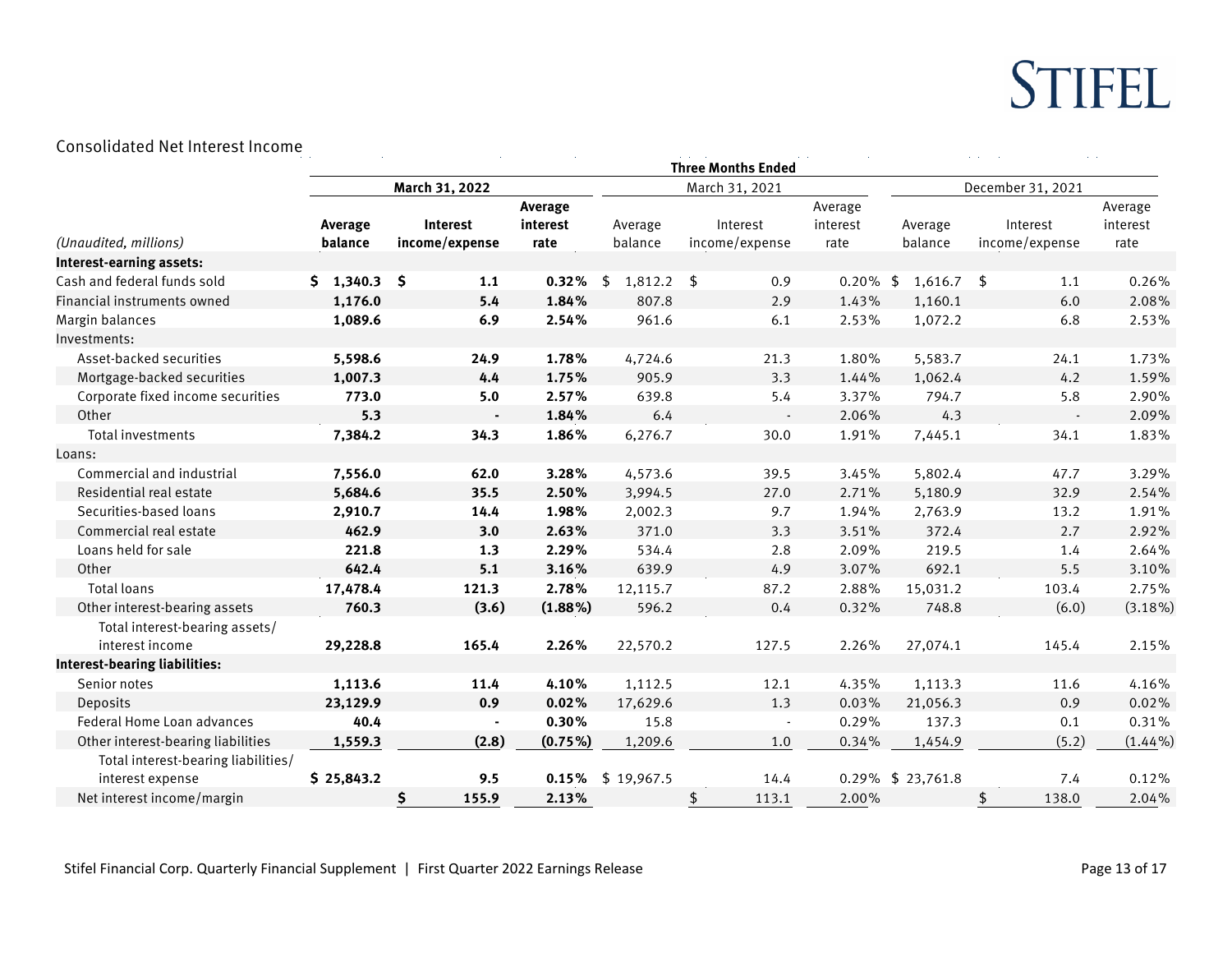#### Stifel Bancorp Net Interest Income

| Stilet Ballcorp Net interest income                     |    |                    |    |                            |                             |                             |            |  |                            |                             |                   |                         |  |                            |                             |
|---------------------------------------------------------|----|--------------------|----|----------------------------|-----------------------------|-----------------------------|------------|--|----------------------------|-----------------------------|-------------------|-------------------------|--|----------------------------|-----------------------------|
|                                                         |    |                    |    |                            |                             |                             |            |  | <b>Three Months Ended</b>  |                             |                   |                         |  |                            |                             |
|                                                         |    | March 31, 2022     |    |                            |                             | March 31, 2021              |            |  |                            |                             | December 31, 2021 |                         |  |                            |                             |
| (Unaudited, millions)<br>Interest-earning assets:       |    | Average<br>balance |    | Interest<br>income/expense | Average<br>interest<br>rate | Average<br>balance          |            |  | Interest<br>income/expense | Average<br>interest<br>rate |                   | Average<br>balance      |  | Interest<br>income/expense | Average<br>interest<br>rate |
| Cash and federal funds sold                             | S. | 549.5              | S  | 0.3                        | $0.22\%$ \$                 |                             | $962.3$ \$ |  | 0.3                        | 0.12%                       | -\$               | $717.9$ \$              |  | 0.3                        | 0.17%                       |
| Investments                                             |    | 7,384.2            |    | 34.3                       | 1.86%                       | 6,276.7                     |            |  | 30.0                       | 1.91%                       |                   | 7,445.1                 |  | 34.1                       | 1.83%                       |
| Loans                                                   |    | 17,478.4           |    | 121.3                      | 2.78%                       | 12,115.7                    |            |  | 87.2                       | 2.88%                       |                   | 15,031.2                |  | 103.4                      | 2.75%                       |
| Other interest-bearing assets                           |    | 50.1               |    | 0.4                        | 2.87%                       |                             | 40.7       |  | 0.2                        | 2.23%                       |                   | 51.5                    |  | 0.4                        | 3.07%                       |
| Total interest-bearing assets/                          |    |                    |    |                            |                             |                             |            |  |                            |                             |                   |                         |  |                            |                             |
| interest income                                         |    | \$25,462.2         | -S | 156.3                      |                             | <b>2.45%</b> \$ 19,395.4 \$ |            |  | 117.7                      |                             |                   | 2.43% \$ 23,245.7 \$    |  | 138.2                      | 2.38%                       |
| Interest-bearing liabilities:                           |    |                    |    |                            |                             |                             |            |  |                            |                             |                   |                         |  |                            |                             |
| Deposits                                                |    | \$23,129.9         | S  | 0.9                        |                             | 0.02% $$17,629.6$ \$        |            |  | 1.3                        |                             |                   | $0.03\%$ \$ 21,056.3 \$ |  | 0.9                        | 0.02%                       |
| Federal Home Loan advances                              |    | 40.4               |    | $\blacksquare$             | 0.30%                       |                             | 15.8       |  | $\overline{\phantom{a}}$   | 0.29%                       |                   | 137.3                   |  | 0.1                        | 0.31%                       |
| Other interest-bearing liabilities                      |    | 1.1                |    | 0.1                        | 13.24%                      |                             | 1.4        |  |                            | 7.92%                       |                   | 1.0                     |  | $\blacksquare$             | 16.71%                      |
| Total interest-bearing liabilities/<br>interest expense |    | \$23,171.4         |    | 1.0                        |                             | 0.02% $$17,646.8$           |            |  | 1.3                        |                             |                   | 0.03% \$ 21,194.6       |  | 1.0                        | 0.02%                       |
| Net interest income/margin                              |    |                    |    | 155.3                      | 2.44%                       |                             |            |  | 116.4                      | 2.40%                       |                   |                         |  | 137.2                      | 2.36%                       |

 $\overline{\phantom{a}}$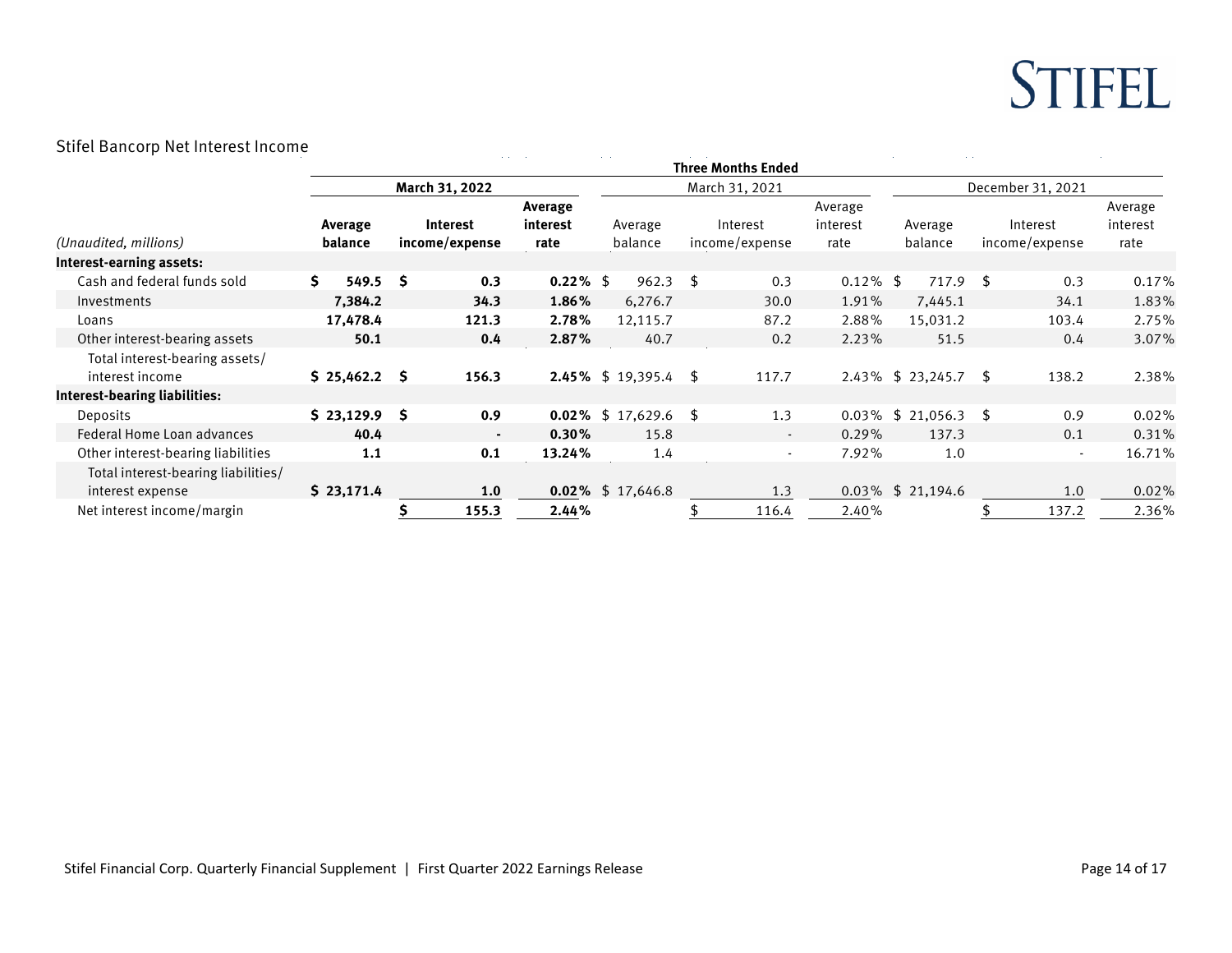#### GAAP to Core Reconciliation

| GAAP to Core Reconciliation                  |                           |           |  |           |        |                 |        |  |  |
|----------------------------------------------|---------------------------|-----------|--|-----------|--------|-----------------|--------|--|--|
|                                              | <b>Three Months Ended</b> |           |  |           |        |                 |        |  |  |
| (Unaudited, 000s)                            | 3/31/2022                 |           |  | 3/31/2021 | Change | 12/31/2021      | Change |  |  |
| <b>GAAP net revenues</b>                     | S.                        | 1,116,527 |  | 1,134,789 |        | \$<br>1,304,225 |        |  |  |
| Non-GAAP adjustments                         |                           | 60        |  | 191       |        |                 |        |  |  |
| Non-GAAP net revenues                        |                           | 1,116,587 |  | 1,134,980 |        | 1,304,225       |        |  |  |
| GAAP compensation and benefits expense       |                           | 673,691   |  | 697,914   |        | 757,948         |        |  |  |
| Merger-related (14)                          |                           | (9,311)   |  | (6, 174)  |        | (8,019)         |        |  |  |
| Non-GAAP compensation and benefits expense   |                           | 664,380   |  | 691,740   |        | 749,929         |        |  |  |
| GAAP non-compensation operating expenses     |                           | 215,727   |  | 208,983   |        | 227,615         |        |  |  |
| Merger-related (14)                          |                           | (5,482)   |  | (9,064)   |        | (8, 215)        |        |  |  |
| Non-GAAP non-compensation operating expenses |                           | 210,245   |  | 199,919   |        | 219,400         |        |  |  |
| Total merger-related adjustments             |                           | (14, 853) |  | (15, 429) |        | (16, 234)       |        |  |  |
| GAAP provision for income taxes              |                           | 53,560    |  | 54,877    |        | 57,272          |        |  |  |
| Merger-related and other (14)                |                           | 3,495     |  | 3,730     |        | 2,916           |        |  |  |
| Non-GAAP provision for income taxes          |                           | 57,055    |  | 58,607    |        | 60,188          |        |  |  |
| <b>Financial ratios:</b>                     |                           |           |  |           |        |                 |        |  |  |
| Compensation and benefits                    |                           | 59.5%     |  | 60.9%     | (140)  | 57.5%           | 200    |  |  |
| Non-compensation operating expenses          |                           | 18.8%     |  | 17.7%     | 110    | 16.8%           | 200    |  |  |
| Income before income taxes                   |                           | 21.7%     |  | 21.4%     | 30     | 25.7%           | (400)  |  |  |
| Effective tax rate                           |                           | 23.6%     |  | 24.1%     | (50)   | 18.0%           | 560    |  |  |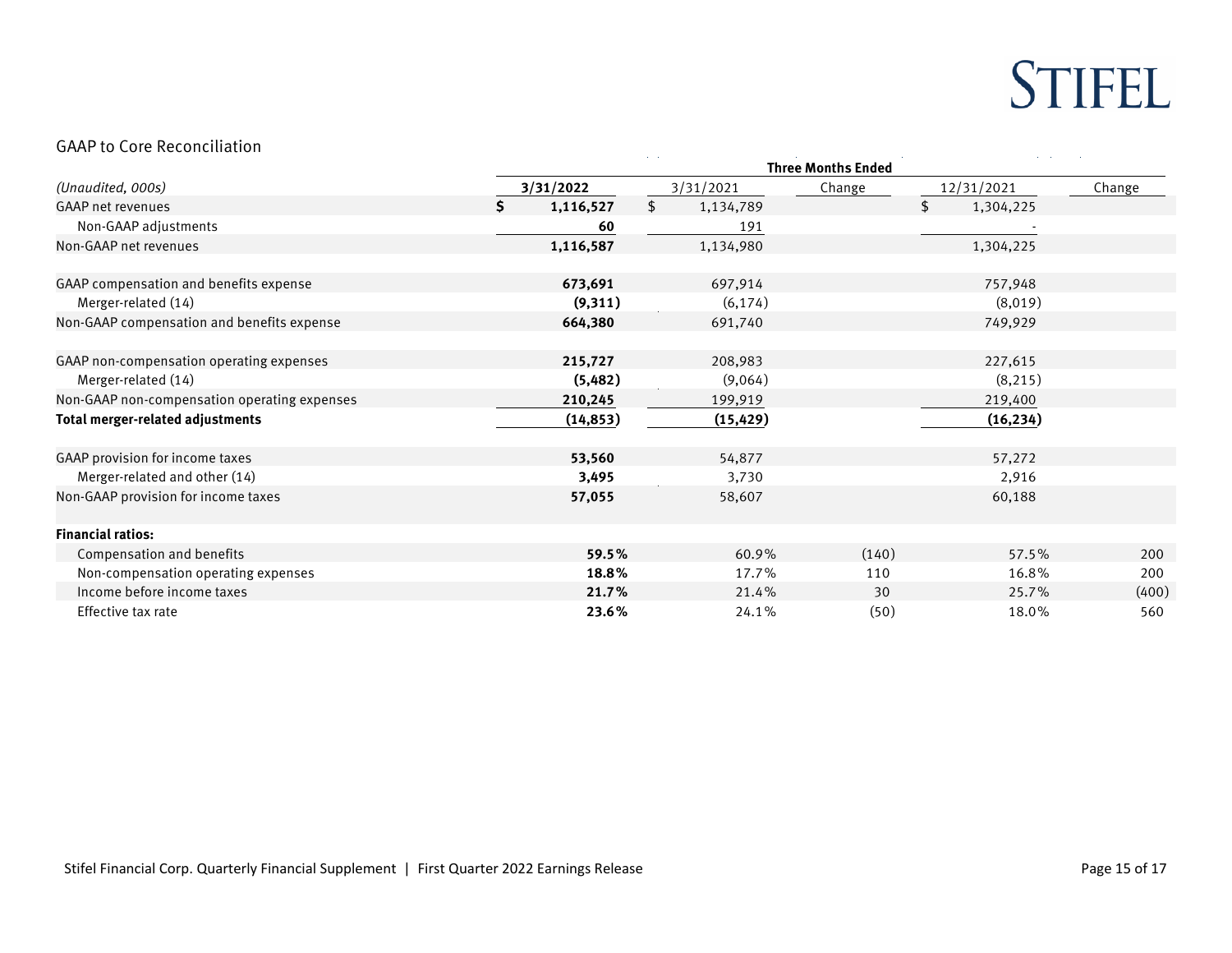# **STIFFI**

#### Footnotes

- (1) Please refer to the GAAP to Core Reconciliation for a reconciliation of the Company's GAAP results to these non-GAAP measures.
- (2) Book value per common share represents shareholders' equity (excluding preferred stock) divided by period end common shares outstanding. Tangible book value per share represents tangible common shareholders' equity (defined below) divided by period end common shares outstanding.
- (3) Return on average common equity ("ROCE") is calculated by dividing annualized net income applicable to common shareholders by average common shareholders' equity or, in the case of non-GAAP ROCE, calculated by dividing non-GAAP net income applicable to commons shareholders by average common shareholders' equity.
- (4) Return on average tangible common equity ("ROTCE"), a non-GAAP financial measure, is calculated by dividing annualized net income applicable to common shareholders by average tangible common equity or, in the case of non-GAAP ROTCE, calculated by dividing non-GAAP net income applicable to common shareholders by average tangible common equity. Tangible common equity, also a non-GAAP financial measure, equals total common shareholders' equity less goodwill and identifiable intangible assets and the deferred taxes on goodwill and intangible assets. Average deferred taxes on goodwill and intangible assets was \$55.5 million, \$51.7 million, and \$56.3 million, as of March 31, 2022 and 2021, and December 31, 2021, respectively.
- (5) Regulatory capital amounts and ratios are estimates as of the date of the Company's earnings release, April 27, 2022.
- (6) Includes capital raising and advisory fee revenues.
- (7) Represents Global Wealth Management locations. Historical periods have been restated to conform with the current period presentation.
- (8) Includes client margin balances held by the Company's broker-dealer subsidiaries and securities-based loans held at the Company's bank subsidiaries.
- (9) Includes Private Client Group and Trust Business.
- (10) Includes fund networking fees, retirement fees, transaction/handling fees, and ACAT fees.
- (11) Asset management assets managed in Private Client Group or Trust accounts.
- (12) Return on assets (ROA) is calculated based on prior period-end balances for Private Client Group, period-end balances for Asset Management, and average quarterly balances for Individual Program Banks.
- (13) Includes net interest, asset management, and other income.
- (14) Primarily related to charges attributable to integration-related activities, signing bonuses, amortization of restricted stock awards, debentures, and promissory notes issued as retention, additional earn-out expense, and amortization of intangible assets acquired. These costs were directly related to acquisitions of certain businesses and are not representative of the costs of running the Company's on-going business.